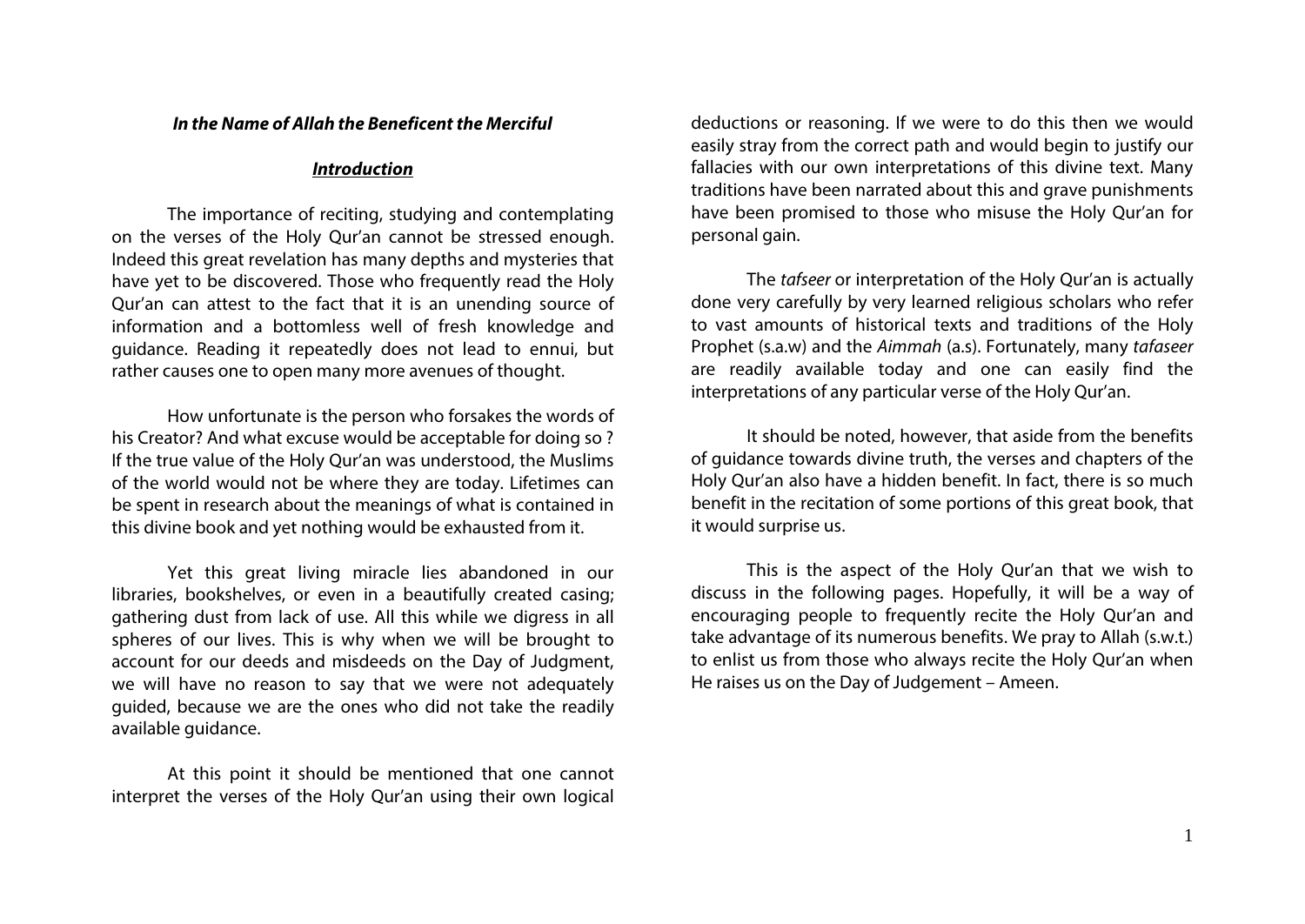# *SECTION ONE Benefits of the recitation of the chapters of the Holy Qur'an*

# *The Verse "Bismillahir Rahmanir Rahim"*

If we were to give an exhaustive account of the benefits of the recitation of "Bismillah…" we would need more than a single volume to do justice to it. Apart from being part of every chapter in the Holy Qur'an (except the chapter of repentance [*surah at-tawba]*), it is also the most oft repeated verse in the Holy Qur'an.

It is narrated in *Tafseere Burhaan* that the Holy Prophet (s.a.w.) has said that when a person recites "Bismillah..." then five thousand ruby palaces are built for him in *Jannah* Each palace has a thousand chambers made of pearls and in each chamber has seventy thousand thrones of emerald and each throne has seventy thousand carpets made from special fabrics and upon each carpet is seated a *Hur-ul-Ein*. A person asked for the condition necessary to get this great reward and the Holy Prophet (s.a.w.) replied that the person should recite the "Bismillah…" with conviction and understanding.

The Holy Prophet (s.a.w.) has also said that when a believer will have to cross the *Pul-e-Siraat* on the Day of Judgement, and he will say "Bismillah…" then the flames beneath him will start dying down until *Jahannam* will cry out, 'O believer, pass through quickly, your presence is causing my fire to die out !'

When a teacher teaches a child to recite "Bismillah…" the child, his parents and the teacher are all guaranteed freedom from hellfire. It is narrated that Prophet Isa (a.s.) was once passing by a graveyard and he saw a grave upon which the Wrath and Punishment of Allah (s.w.t.) was descending, so he quietly walked past. When he passed the same place after some time, he noticed that the Mercy and Blessings of Allah (s.w.t.) was being showered on the same grave. He was surprised at this and asked Allah (s.w.t.) about what has happened and it was revealed to him that the man inside the grave was a sinner and was thus being punished for his sins. When he died, his wife was pregnant and soon gave birth to a son. When the boy grew older, his mother took him to a teacher who taught him to recite "Bismillah…" and I felt that it would not be justice that this man's son was calling My Name and I was punishing his father in the grave.

It is also mentioned that recitation of "Bismillah…" with a loud voice is from the signs of a true believer. Imam Ali Ridha (a.s.) said that "Bismillah…" is very close to the chosen name of Allah (s.w.t.) *[Isma A'adham].*

## *Surah al-Fatihah (The Opening)*

There are seven verses in this surah (chapter) and it is said that this surah is both *'makki'* and *'madani'* ie. it was revealed in both Makkah and Madinah.

In the commentary of *Majma'ul Bayan* it is narrated that the Holy Prophet (s.a.w.) said that whoever recites this surah, he will get the reward for reciting two thirds (2/3) of the whole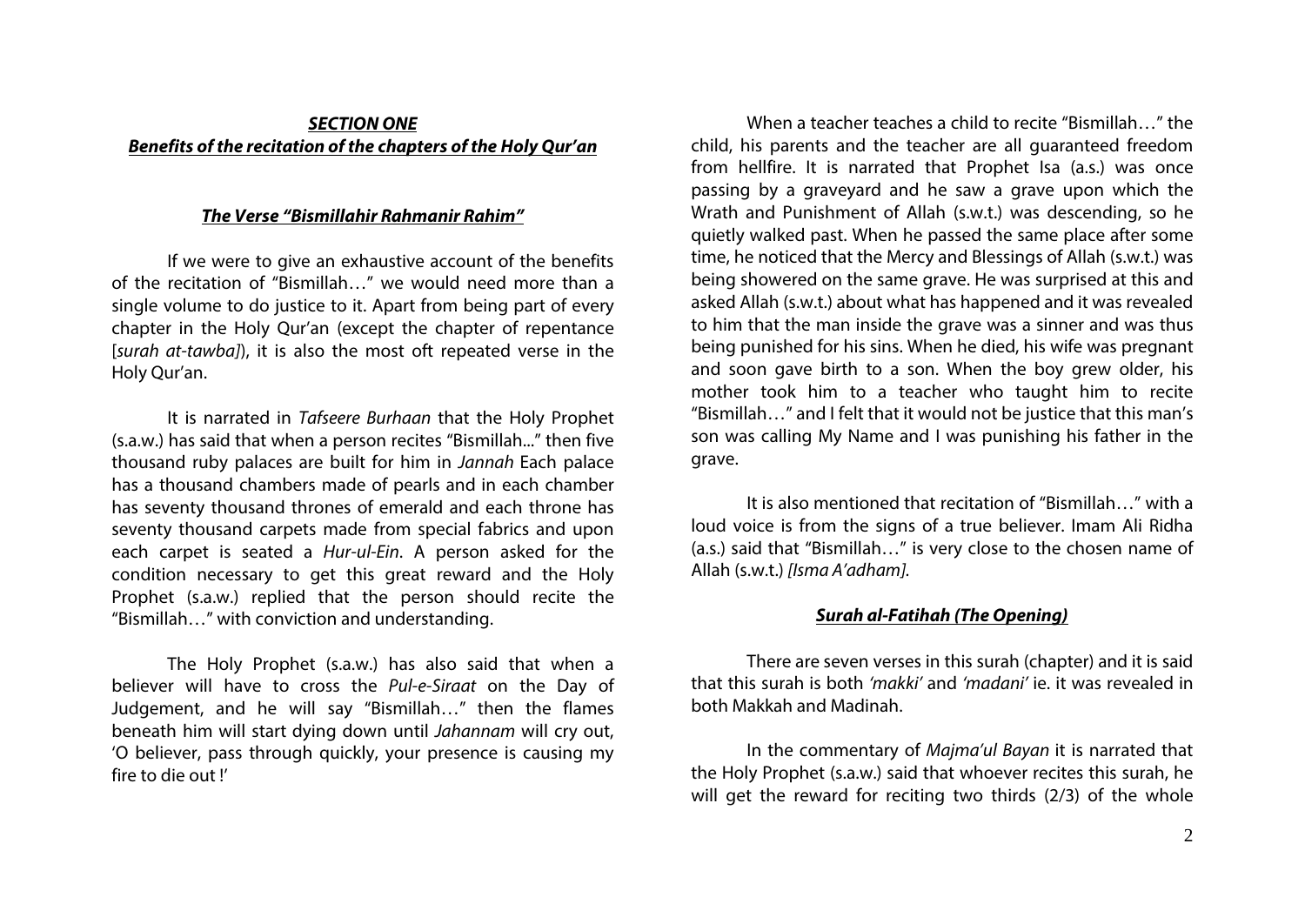Qur'an, and will get the reward equivalent to what would be gained by giving charity to all the believing men and women in the world.

One of the companions of the Holy Prophet (s.a.w.) narrates that he once recited this surah in the presence of the Holy Prophet (s.a.w.) and the Prophet said, 'By Him in whose hand is my soul, a similar revelation to this has not been included in the *Taurat* (Torah)*, Injeel* (Bible)*, Zabur* (Psalms) or even the Qur'an itself'

The Holy Prophet (s.a.w.) once asked Jabir ibn Abdallah Ansari, "Should I teach you a surah that has no other comparison to it in the whole Qur'an ?" Jabir replied, "Yes, and may my parents be ransom upon you O prophet of Allah." So the Holy Prophet (s.a.w.) taught him surah al-Fatihah. Then the Holy Prophet (s.a.w.) asked, "Jabir, should I tell you something about this surah ?" Jabir answered, "Yes, and may my parents be ransom upon you O prophet of Allah." The Prophet (s.a.w.) said, "It (surah al-Fatihah) is a cure for every ailment except death."

Imam AbuAbdillah Ja'far as-Sadiq (a.s.) has said that whoever cannot be cured by surah al-Fatihah, then there is no cure for that person. In the same narration it is written that if this surah is recited 70 times on any part of the body that is paining, the pain will surely go away. In fact, the power of this surah is so great that it is said that if one were to recite it 70 times over a dead body, you should not become surprised if that body starts moving (ie. comes back to life).

Surah al-Fatihah is a cure for physical and also spiritual ailments. Without this surah, even the daily prayers are incomplete. It is indeed a great treasure that has been given to us by Allah (s.w.t.) through the Holy Prophet (s.a.w.) and no previous prophet has been given anything like it. This surah is also known as *'Ummul Kitab'* and *'Sab'a mathani'.*

# *Surah al-Baqarah (The Cow)*

This surah has 286 verses and is a *'madani'* surah ie. it was revealed in Madinah. It is also the longest surah in the Holy Qur'an.

The Holy Prophet (s.a.w.) has said that whoever recites the first four verses of surah al-Baqarah, accompanied by the *'ayatul kursi'* together with the last three verses of this surah and makes a habit of reciting these verses daily – his life, property and family will be protected and no evil shall come upon them. *Shaitan* will not come close to him and he will not be from those who forget Allah (s.w.t.).

## *Surah Ale-Imran (The Family of Imran)*

In this surah, there are a total of 200 verses and it was revealed in Madinah. The Holy Prophet (s.a.w.) has said that whoever recites surah Ale-Imran on Friday, then until the setting of the sun, he will be showered by the Mercy of Allah (s.w.t.) and the angels will beg for his forgiveness.

The Prophet (s.a.w.) has also recommended this surah for those women who are not able to conceive. The surah should be written using *saffron* and then given to her to wear as a talisman and by the Will of Allah (s.w.t.) she will conceive.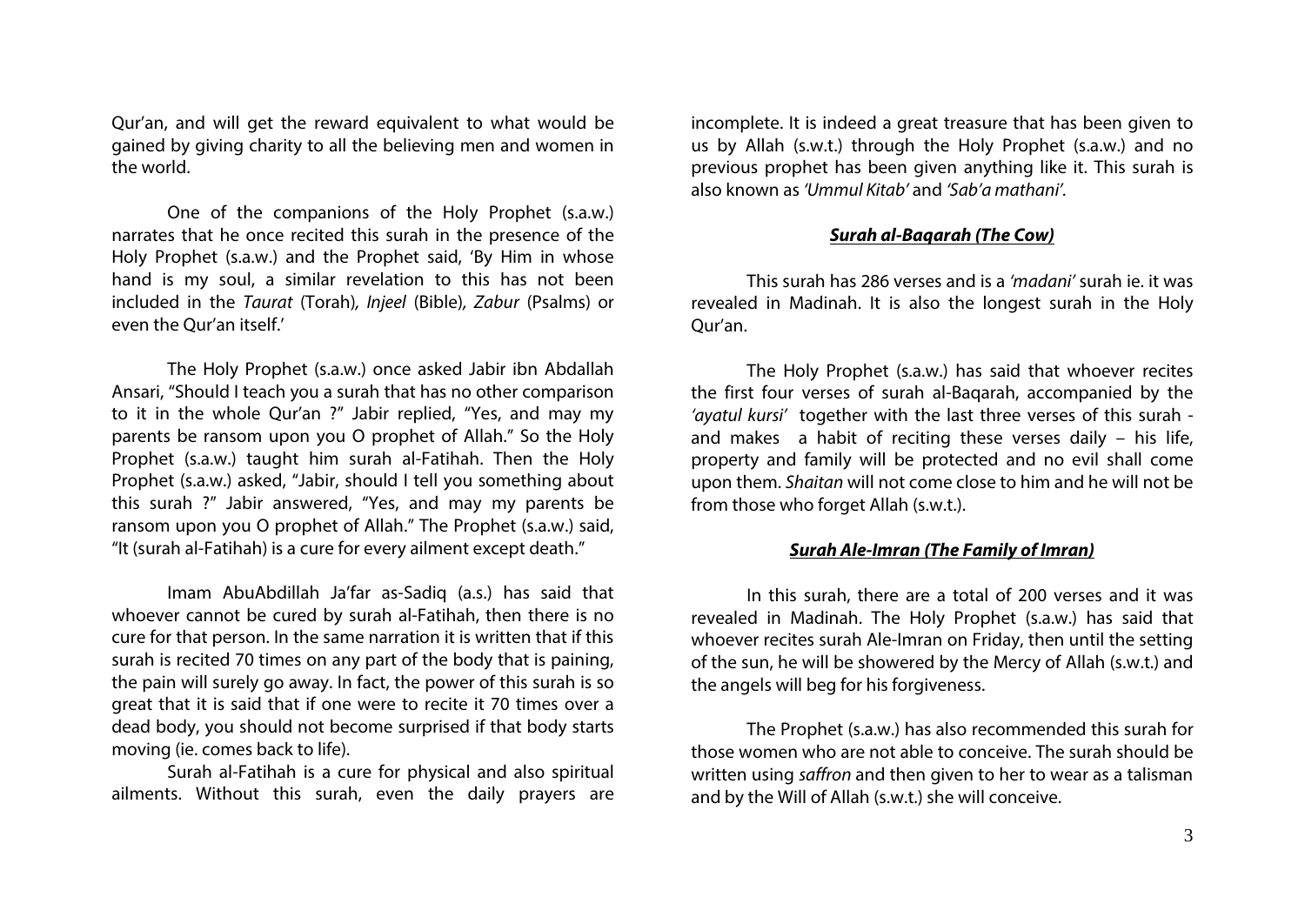Imam Ja'far as-Sadiq (a.s.) has said that if a person faces hardship in earning his livelihood, he should write this surah and wear it as a talisman and Allah (s.w.t.) will increase his sustenance greatly. The Imam (a.s.) also said that if anyone recites both surah al-Baqarah and Ale-Imran, then these surahs will come in the shape of clouds on the day of judgement to protect him from the scorching heat.

### *Surah an-Nisa (The Women)*

This surah was revealed in Madinah and has a total of 177 verses. In *'tafseer al-burhan'* it is written that Imam Ali (a.s.) has said that whoever recites this surah on every Friday, he will remain safe from the squeezing in the grave *('fishare qabr').*

## *Surah al-Ma'idah (The Table-spread)*

There are 120 verses in this surah and it is a *'makki'* surah ie. it was revealed in Makkah. It is narrated from the Holy Prophet (s.a.w.) that whoever recites this surah, he will get a reward equivalent to ten times the number of Jews and Christians alive in the world, and will be forgiven the same amount of sins and will be raised in status by the same amount.

## *Surah al-An'aam (The Cattle)*

This surah was revealed in Makkah and contains a total of 165 verses. Imam Ridha (a.s.) has said that this surah was revealed accompanied by the descending of seventy thousand angels. These angels will ask forgiveness from Allah (s.w.t.) for any person who recites this surah, and they will continue doing so until the Day of Judgement.

Imam Ja'far as-Sadiq (a.s.) has said that if a person writes this surah using musk or *saffron* and then drinks it (ie. puts the written surah in water for its writing to dissolve) for six consecutive days, that person will be blessed abundantly and will be free from all problems and ailments. He will not loose his health or fall sick.

The  $6<sup>th</sup>$  Holy Imam (a.s.) also said that this surah must be accorded due respect as the name of Allah (s.w.t.) appears 70 times in it. If people knew the benefits of reciting this surah, they would never leave it.

#### *Surah al-A'araaf (The Elevated Places)*

There are 206 verses in this *'makki'* surah. It is reported from Imam Ja'far as-Sadiq (a.s.), that whoever recites this surah once a month, he will have no worry or fear on the Day of Resurrection and if it is recited on a Friday, then the reciter will be from among those who will be exempted from the taking of accounts on the Day of Judgement.

Surah al-A'araaf has the *ayaat al-muhkamaat* that will give witness on behalf of its reciter on the Day of Reckoning. The Holy Prophet (s.a.w.) has said that there will be a veil between the reciter of this surah and *Iblees* on Judgement day and the reciter will be in the company of Prophet Adam (a.s.)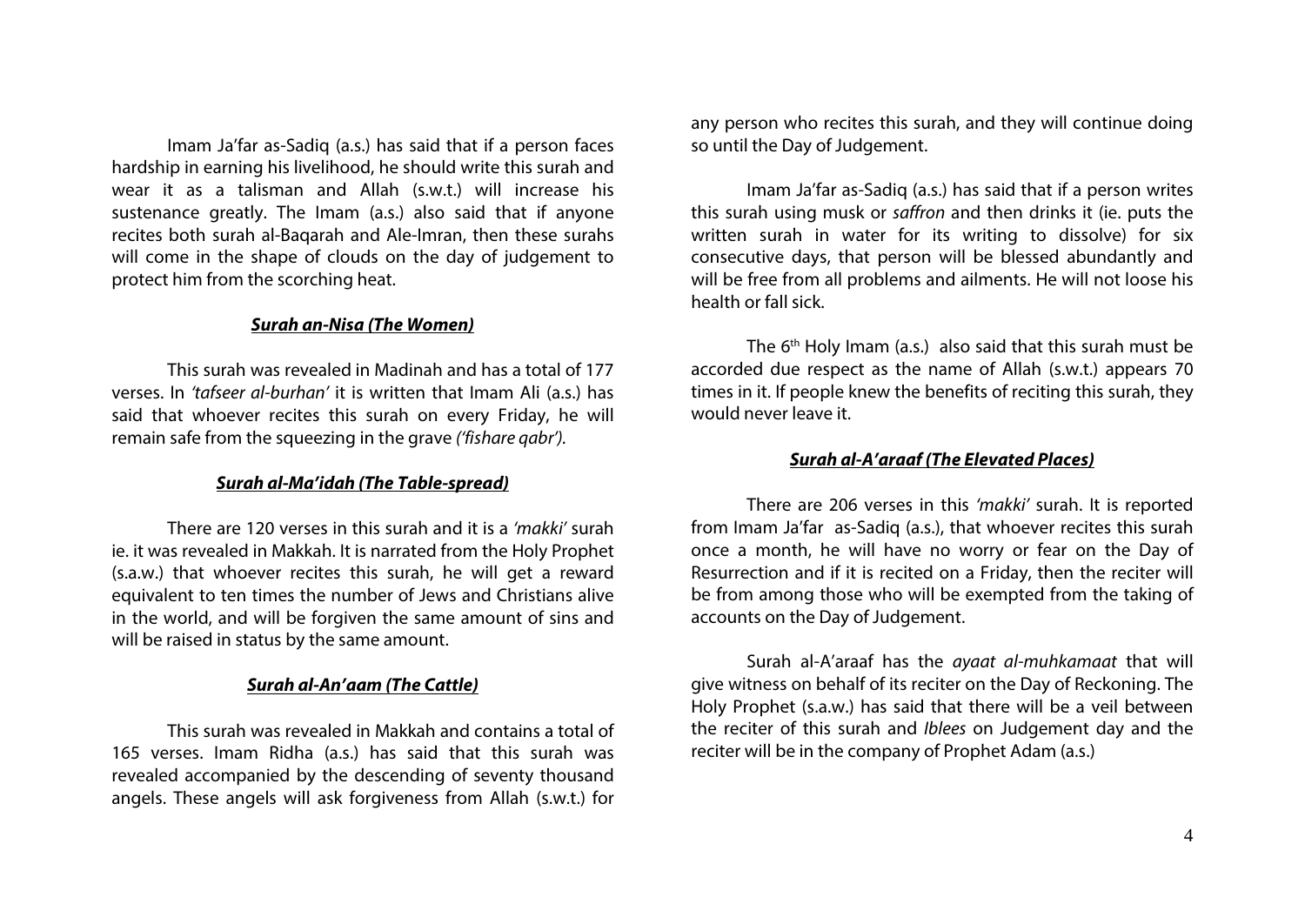Writing this surah with rose water and *saffron* and keeping the writing at all times ensures safety from enemies and wild animals.

### *Surah al-Anfaal (The Spoils of War)*

This surah was revealed in Madinah and it has 75 verses. In the commentary of *Majma'ul Bayaan,* it is narrated from Imam Ja'far as-Sadiq (a.s.) that whoever recites surah al-Anfaal and surah at-Tawba every month, he will be protected from being a hypocrite and will be counted among the followers of Ameerul Mu'mineen – Imam Ali (a.s.), and on the day of *Qiyamah* he will eat from the table-spread of *Jannah* together with all the followers of *Ahlul Bayt.*

This surah contains the verse about *khums, which* is the right of the *Ahlul Bayt*. The Holy Prophet (s.a.w) said that he will, on the Day of Judgement, intercede for the person who recites this surah and will bear witness that the reciter of this surah was free from hypocrisy. Keeping surah al-Anfaal in your possession at all times ensures that you get your rights that have been taken from you and your legitimate desires are fulfilled.

#### *Surah al-Bara'at / at-Tawba (The Repentance)*

This surah has 129 verses and was revealed in Madinah. This surah was revealed all at once and its revelation was accompanied by seventy thousand angels. It is narrated that keeping this surah over one's head (like in a cap or *Amama*) is a safety from thieves and destruction of property by fire. Also, keeping this surah in one's possession ensures safety from the evil designs of enemies.

#### *Surah Yunus*

This surah is *'makki'* and it has 109 verses. It is narrated from Imam Ja'far as-Sadiq (a.s.) that if a person recites this surah once in two or three months, he will not be placed alongside the ignorant ones and will be from among the *'muqarrabeen'* (close ones) on the Day of Reckoning. It is also narrated that if a person recites surah Yunus, he will get the reward equal to the number of people who were present in the community of Prophet Yunus  $(a.s.).$ 

This surah can be used as a means of identifying thieves from among your workers. This is done by either writing the surah and under it writing the names of all the people in the house or workplace who could be suspected of stealing and then keeping this writing in the house. It will, after some time, become manifest who the thief is.

#### *Surah Hud*

This surah was revealed in Makkah and has a total of 123 *ayaat* (verses). Imam Muhammad Baqir (a.s.) has said that whoever recites this surah every Friday, his accounts will on the Day of Judgement, be taken together with that of the Prophets and all his sins will be forgiven.

It is narrated from the Holy Prophet (s.a.w) that the person who recites surah Hud will get a reward equal to the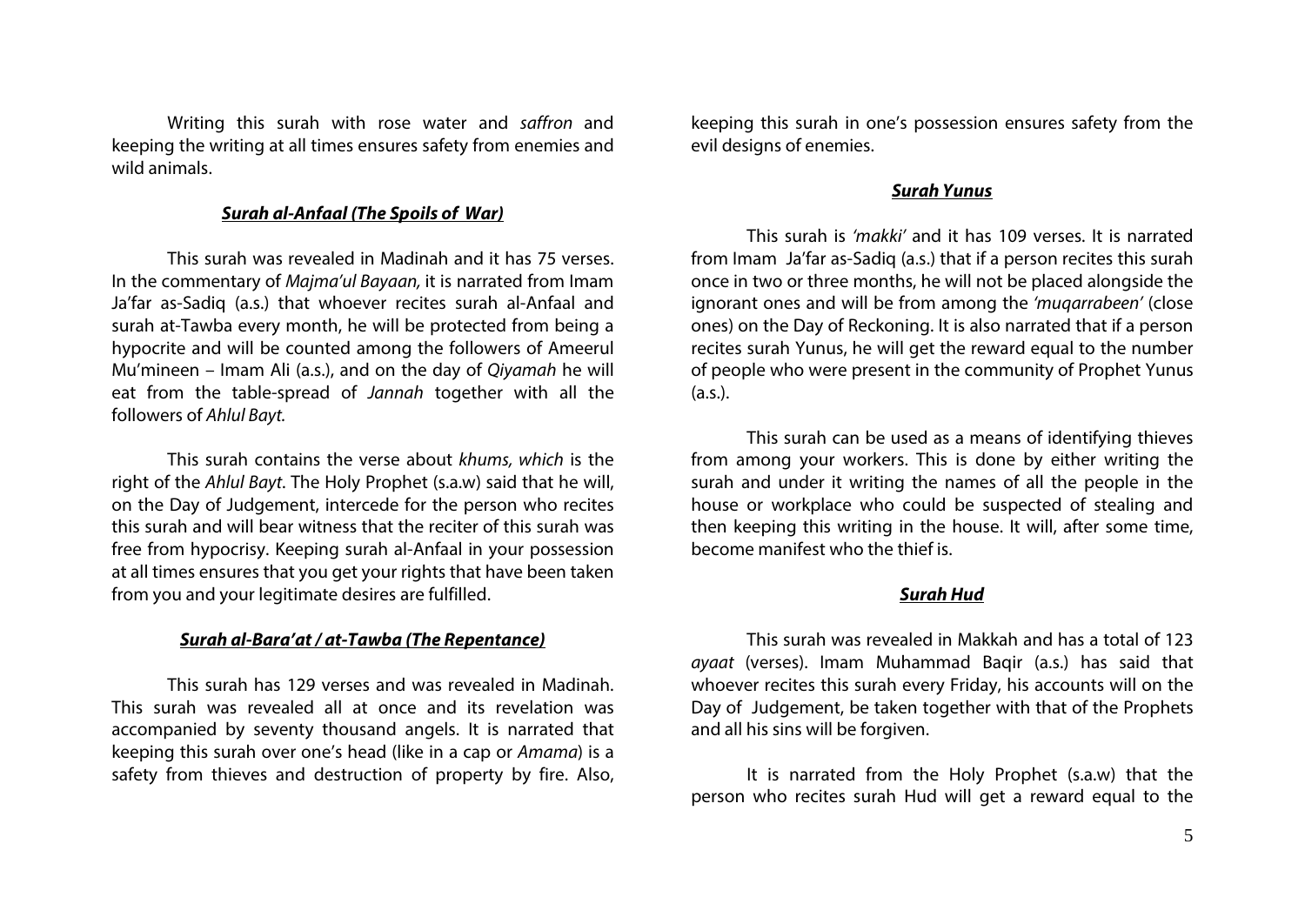number of people who were there at the time of the Holy Prophet (s.a.w.) and his rank will be like of the martyrs. The accounting for his deeds will also be made easy for him.

Imam Ja'far as-Sadiq (a.s.) has said that writing this surah on a sheepskin and keeping it in one's possession at all times makes one so courageous and bold that nobody can defeat him in combat. Whoever sees him will be filled with fear.

### *Surah Yusuf*

Surah Yusuf has 111 *ayaat* and was revealed in Makkah. It is narrated that the Holy Prophet (s.a.w.) said that whoever recites this surah and teaches his family members how to recite it also, Allah (s.w.t.) will make the final moments before his death *(sakaraatul mawt)* easy for him to bear and will remove jealousy from his heart.

It has been narrated from Imam Ja'far as-Sadiq that whoever recited this surah daily, he will be raised on the day of *Qiyamah* with the handsomeness of Prophet Yusuf (a.s.) and he will be protected from the fear and discomfort of this day. He will be raised among the pious servants of Allah (s.w.t.). This surah also keeps one's heart safe from illegitimate lustful desires.

The sixth Imam (a.s.) has also said that if a person drinks the water in which this surah has been dissolved, then his sustenance will be easier to reach and he will be made from the people of *Jannah.*

#### *Surah Ra'd*

There are 43 *ayaat* in this surah and it is *'makki'* though some *Mufassireen* (those who have written commentaries of the Holy Qur'an) say that the last verse of this surah was revealed in Madinah. In fact, some even go as far as saying that the whole of this surah is *'madani'* except for two verses.

The Holy Prophet (a.s.) has been quoted as saying that whoever recites this surah will be made from among those who fulfil their promise to Allah (s.w.t.) and they will be given reward which is ten times the number of sins they have committed.

It is narrated that Imam Ja'far as-Sadiq (a.s.) has said that if a *mu'min* recites this surah often, he will be taken to *Jannah*  without having to give the long and detailed accounts for his deeds on Earth. He will also be allowed to intercede on behalf of his relatives and friends.

If this surah is written at night, after the time for *Isha* prayers, under a candlelight, and then hung outside the door of a tyrant ruler's palace, then the ruler will perish and so will his control over the people. His army and his supporters will betray him and nobody will listen to him.

## *Surah Ibrahim*

This is a *'makki'* surah that has 52 *ayaat*. It is narrated by Imam Ja'far as-Sadiq that whoever recites surah Ibrahim and surah Hijr in a two-rak'aat prayer on every Friday, he will remain safe from poverty, insanity and sudden calamity.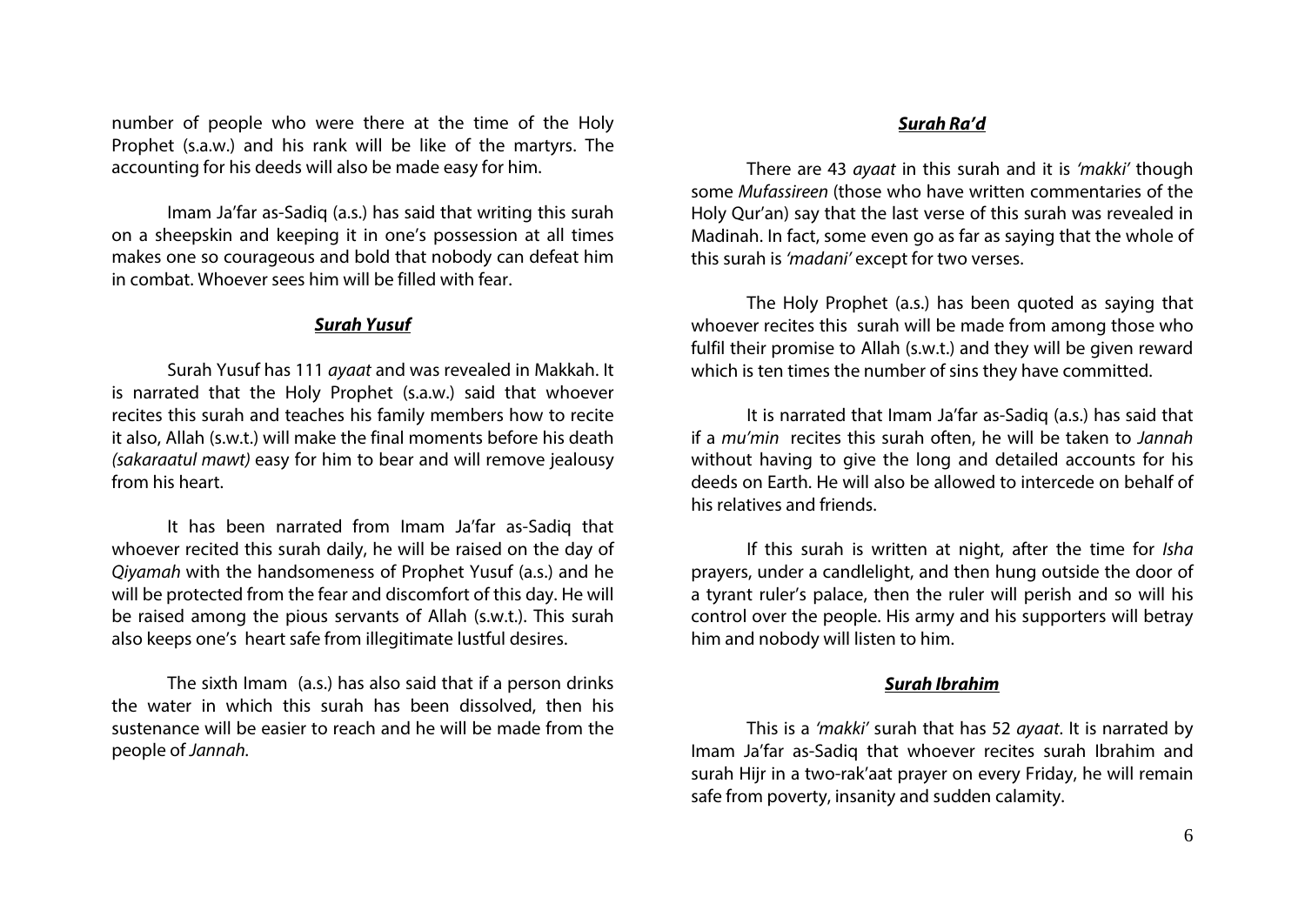In the commentary of *Burhan*, it is mentioned that writing this surah on a white parchment and then making a child wear it as a talisman keeps the child safe from ailments and makes it easy for him to drink and digest milk.

# *Surah Hijr*

There are 99 verses in this *'makki'* surah. It is narrated from the Holy Prophet (s.a.w.) that whoever recites surah Hijr will get the reward equal to the number of *Muhajireen* and *Ansaar* (companions of the Holy Prophet [s.a.w.]) and this surah should be written with *saffron* and then worn as a talisman by a new mother who cannot produce enough milk for her child.

If written and tied on one's arm, it makes any business conducted by the wearer to be profitable and makes people like doing business with him. His sustenance thus increases. In a narration by Imam Ja'far as-Sadiq (a.s.) one can also put this surah (written) inside the pocket or safe (for storing valuables).

# *Surah an-Nahl (The Bee)*

This surah was revealed in Makkah and has 128 *ayaat*. In the commentary of *Majma'ul Bayan* it is recorded from the Holy Prophet (s.a.w.) that whoever recites this surah will not be questioned, on the Day of Judgement, about the blessings he received on the Earth and will get the reward equal to the amount of people who left a good will when they died.

Imam Ja'far as-Sadiq (a.s.) has said that whoever recites surah an-Nahl once every month, he will be safe from 70 types of diseases and will be from among the people of *Jannah.* This surah should, however, under no circumstance be written and kept in the house or garden as it may have harmful effects. Imam Sadiq (a.s.) has said that if kept in a house or garden, it will soon be destroyed. Indeed this is a weapon that one is only allowed to use against an evil person who is the enemy of Islam.

# *Surah Bani-Isra'il (Children on Israel)*

There are 111 verses in this *'makki'* surah. The Holy Prophet (s.a.w.) has said that a great reward will be accorded to those who recite this surah and when they reach the verse about parents, they feel a sense of love and gentleness towards their parents.

It is narrated from Imam Ja'far as-Sadiq (a.s.) that whoever recites surah Bani-Isra'il every Thursday night, will not die before meeting Imam Mahdi (a.t.f.) and will be counted among his companions. Also, if a child is not able to speak or is delaying in his learning how to speak, he should be given the water of this surah that has been written with *saffron*.

In the commentary of *Safi* it is written that the Holy Prophet (s.a.w.) told Imam Ali (a.s.) that the last two verses of this surah are a protection and safety from theft. This surah is also called surah al-Isra'.

# *Surah al-Kahf (The Cave)*

This surah has 110 *ayaat* and it was revealed in Makkah. The Holy Prophet (s.a.w.) has said that whoever recites this surah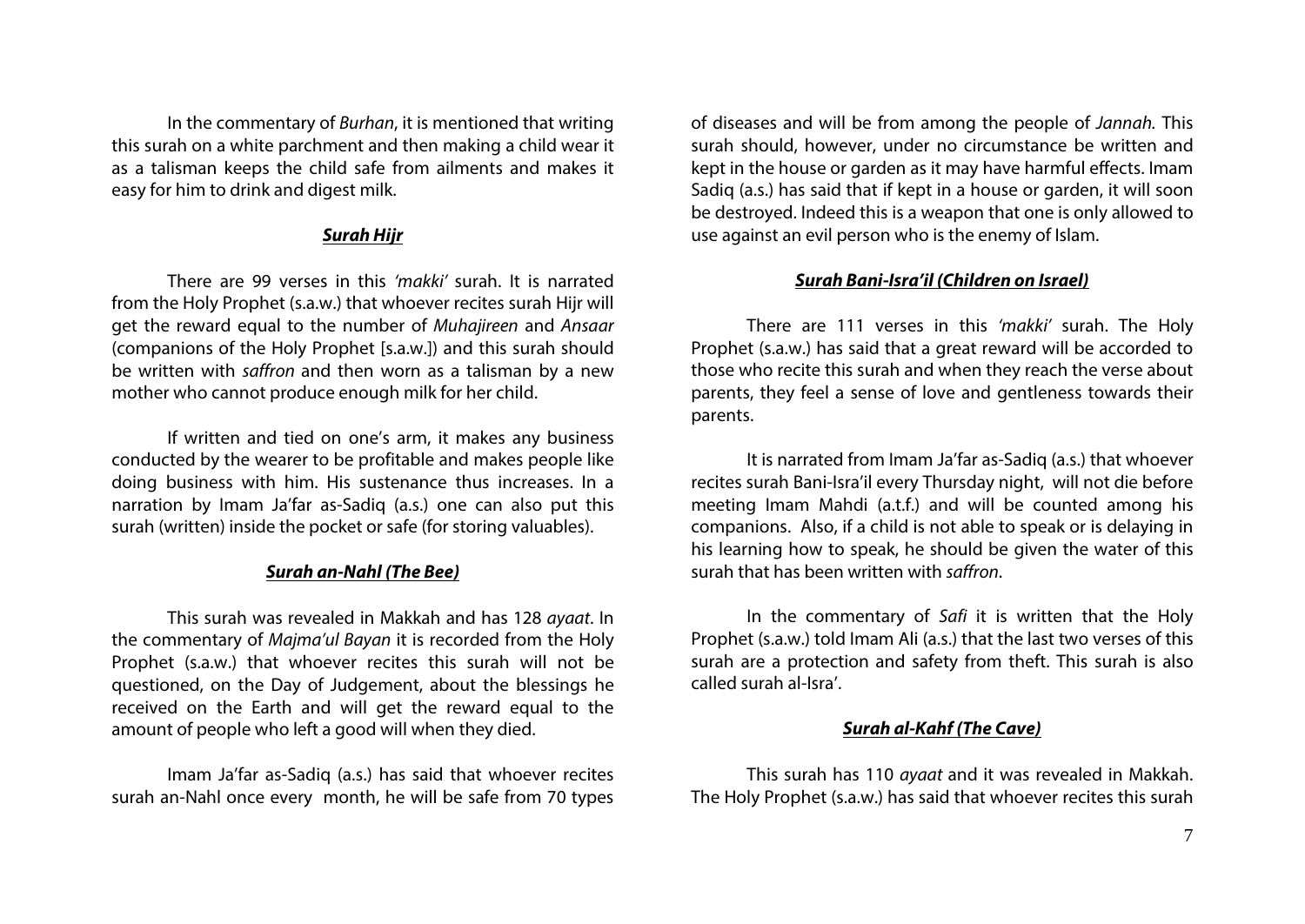will be protected from *fitna* (evil) for eight days. If a person recites the last verse of surah al-Kahf before sleeping at night, Allah (s.w.t.) creates a *noor* (light) from his sleeping place up to the Holy Ka'bah and in this light are angels who continually pray for the reciter until he wakes up.

It is narrated from Imam Ja'far as-Sadiq (a.s.) that if a person wishes to wake up at a particular time, he should recite the last *ayah* of this surah and then make the intention that he will wake up at a certain time and he will wake up at that time. He (a.s.) also said that if a person recites this surah every Thursday night, he will die the death of a martyr. Keeping this surah (written) in the house becomes a means of protection from poverty and debts.

### *Surah Maryam*

There are 99 *ayaat* in this *'makki'* surah. It is written in the commentary of *Majma'ul Bayan* that the reward for reciting this surah is equal to ten times the number of people present at the time of Prophet *Zakariyyah (a.s.), Yahya (a.s.), Isa (a.s.), Musa (a.s.), Ishaq (a.s.), Harun (a.s.), Ibrahim (a.s.), Ya'qub (a.s.)* and *Isma'il (a.s.)* combined.

Keeping this surah (written) in the house ensures protection from thieves and Allah (s.w.t.) blesses the occupants of the house. It is also narrated that before going in the presence of a tyrant ruler, if a person recites *'Kaf-Ha-Ya-'Ain-Saad'* and closed, with each letter, one finger of his right hand, and then recites *'Ha-Mim-'Ain-Seen-Qaaf'* and with each letter, closes one finger of his left hand; and then he comes in the presence of the tyrant and recites *'wa 'anatil wujuhu lil hayyil qayyum wa khaaba man hamala dhulma'* and then he opens his fingers, he will be protected from the evil of the tyrant.

#### *Surah Taha*

This surah was revealed in Makkah and has 135 verses. It is mentioned in a narration from the Holy Prophet (s.a.w.) that whoever recites this surah will get the reward equivalent to the number of companions of the Holy Prophet (s.a.w.) from the *Muhajireen* and *Ansaar.*

Imam Ja'far as-Sadiq (a.s.) has said that Allah (s.w.t.) befriends the ones who recite this surah and this person will receive his book of deeds on his right hand. His sins will be forgiven and he will get so much reward that he will be pleased on the Day of Judgement.

This surah should be recited before war, going before a tyrant ruler and trying to guide a community towards the path of Allah (s.w.t.). If a girl is not getting married and she wishes to get married, she should take *ghusl* (bath) with water in which this surah has been dissolved and by the will of Allah (s.w.t.) she will get married.

If a man wishes to get married, he should write verses 131 and 132 of this surah with *saffron* and then wear it as a talisman and *InshaAllah* his proposal will be accepted.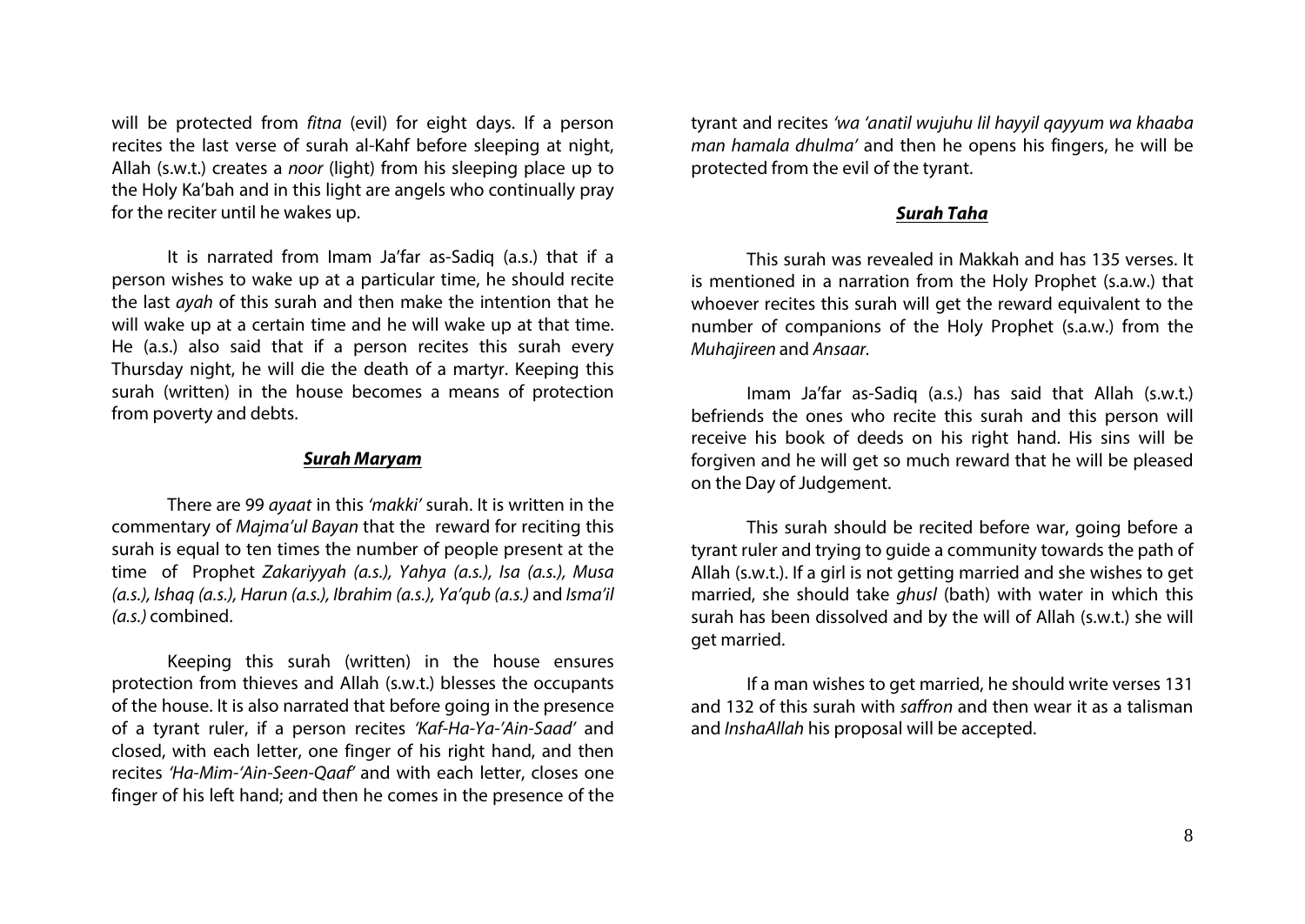# *Surah al-Ambiya (The Prophets)*

This *'makki'* surah has 112 *ayaat*. It is narrated that the reward for reciting this surah is that the accounting on the Day of Reckoning becomes easy for the reciter and all the Prophets whose names appear in the Holy Qur'an will come to meet him on this day.

Imam Ja'far as-Sadiq (a.s.) has said that whoever recites surah al-Ambiya frequently, his status in *Jannah* will be close to the Prophets. Writing this surah and keeping it with one removes all stress and worry.

# *Surah al-Hajj (The Pilgrimage)*

There are 78 *ayaat* in this surah and it was revealed in Makkah. The Holy Prophet (s.a.w.) has said that reciting this surah carries the reward equal to the number of pilgrims who have been for Hajj and those who will go for Hajj in the future.

Imam Ja'far as-Sadiq has said that whoever recites this surah once in every three days will get the opportunity of going for Hajj in the same year, and if he dies on the way, he will be granted *Jannah*. Someone asked what would happen if the person performing the Hajj was a sinner, so the Imam (a.s.) replied that his punishment would be reduced.

#### *Surah al-Mu'minun (The Believers)*

This surah was revealed in Makkah and it has 118 verses. The Holy Prophet (s.a.w) has said that the reciter of this surah will feel great comfort when the angel of death comes to take his soul and he will be given the good news of his position by angels.

It is narrated from Imam Ja'far as-Sadiq (a.s.) that whoever recites this surah on every Friday, he will have a great status in the hereafter and will be in the company of prophets. If this surah is written (at night) and put on the neck of a drunkard, he will start hating intoxicating drinks and will stop this bad habit.

#### *Surah an-Nur (The Light)*

There are 64 *ayaat* in this surah and it was revealed in Madinah. In the commentary of *Burhan* it is narrated from Imam Ja'far as-Sadiq (a.s.) that whoever constantly recites surah an-Nur will never, in his lifetime, see any evil from his near ones and when he dies, seventy thousand angels will accompany his body up to the grave and will pray for his forgiveness.

The Holy Prophet (s.a.w.) said that it is especially good for women to recite this surah. He (s.a.w.) also said that the reward for reciting this surah is equal to ten times the number of *mu'mineen* and *mu'minaat* on the Earth. The sixth Imam (a.s.) said that keeping this surah in one's bed prevents wet dreams.

# *Surah al-Furqan (The Criterion)*

This surah has 77 *ayaat* and it is *'makki'*. The Holy Prophet (s.a.w.) has said that a person who recites this surah will be taken to *Jannah* without questioning, provided he believes in the Day of Judgement and the Raising of the Dead (from the graves).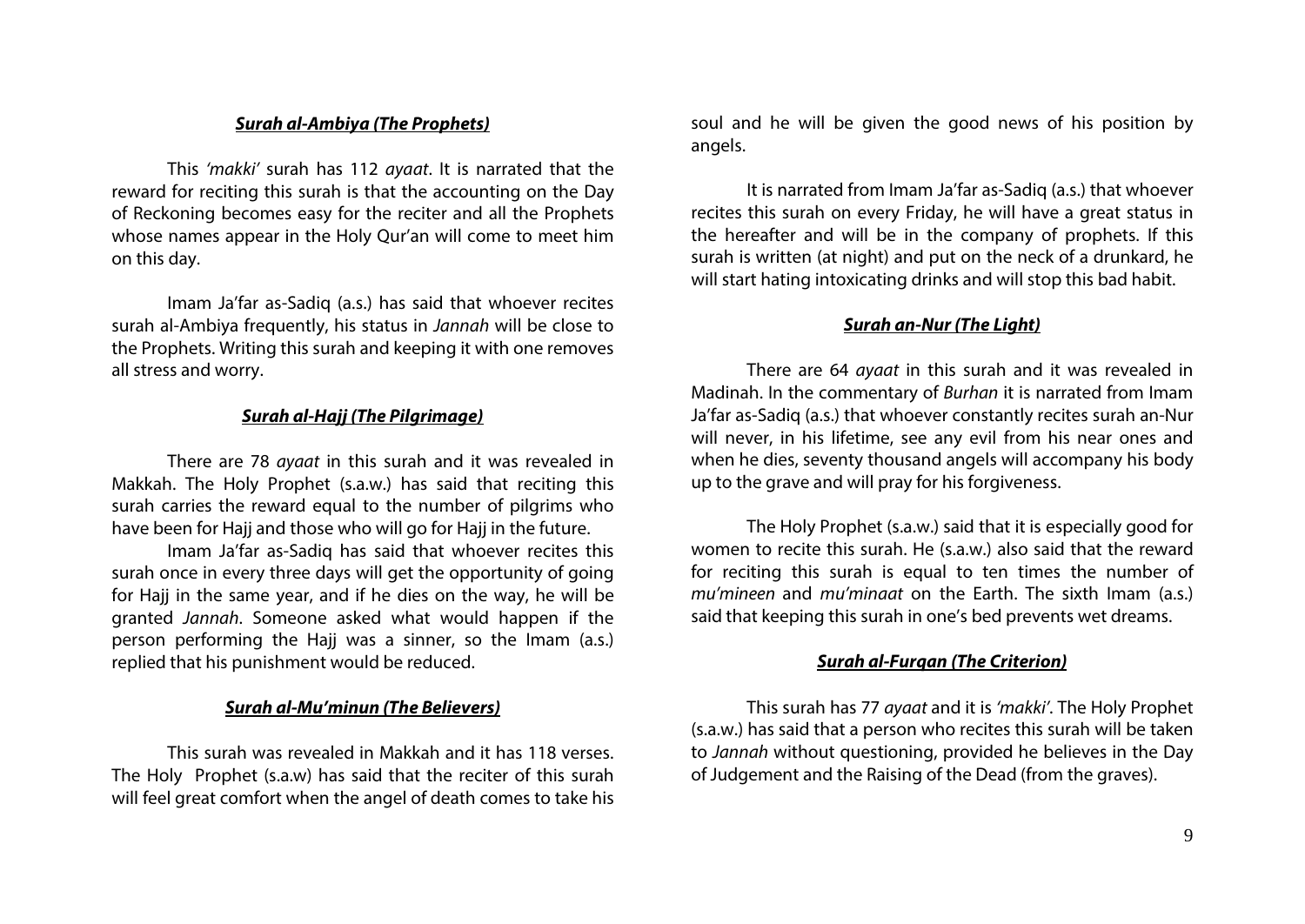Imam Ja'far as-Sadiq (a.s.) said that Allah (s.w.t.) will never send His punishment upon any person who recites this surah every night. The reciter of this surah will also gain a highly status in the hereafter. The person who writes this surah and keeps it in his possession will never be harmed by the vermin of this earth.

#### *Surah ash-Shu'ara (The Poets)*

This surah was revealed in Makkah and it has a total of 227 *ayaat*. In the commentary of *Burhan* it is narrated from Imam Ja'far as-Sadiq that whoever recites the three *Tawaseen* (ie. the three surahs beginning with *Ta-Seen*) on every Thursday night, will be counted from the *Awliyaa-ullah* (friends of Allah) and will be under the protection of Allah (s.w.t.). The reward for reciting this surah is so great that when the person sees the reward he has gotten from it (on the Day of Judgement) he will be pleased.

The Holy Prophet (s.a.w.) said that the one who recites this surah will come out of his grave reciting the *Shahadah* or *Kalimah,* bearing witness in the Oneness of Allah (s.w.t.). Reciting surah ash-Shu'ara at dawn is compared to the recitation of all the heavenly books that have been revealed. Frequent recitation of this surah ensures protection from thieves and from death by drowning or being burnt. Drinking water in which this surah was dissolved protects one from all types of ailments.

#### *Surah an-Naml (The Ant)*

This *'makki'* surah has 93 verses. In the commentary of *Majma'ul Bayan*, it is written that the reward for reciting this surah is compared to ten times the number of people alive during the time of Prophet *Suleiman (a.s.), Hud (a.s.), Shu'aib (a.s.), Saalih (a.s.)* and *Ibrahim (a.s.).* 

In the commentary of *Burhan* it is written that if this surah is written on deerskin and kept in the house, then no dangerous creature (e.g. snake) will come near the house. This has been narrated by Imam Ja'far as-Sadiq (a.s.)

## *Surah al-Qasas (The Narrative)*

There are 88 *ayaat* in this surah and it was revealed in Makkah though some scholars say that it was revealed in Madinah. The 58th verse of this surah was revealed at the time of the Holy Prophet's (s.a.w.) migration from Makkah to Madinah.

It is narrated from the Holy Prophet (s.a.w.) that whoever recites this surah will get the reward equivalent to the number of people present at the time of Prophet *Musa (a.s.)* and all the angels will bear witness on his behalf. If one drinks the water in which this surah has been dissolved, all his problems and worries will be solved.

Imam Ja'far as-Sadiq (a.s.) has said that drinking water in which this surah has been dissolved is a remedy from illness and worries (this can also be done by writing the surah inside a container and then gathering rain water in the same container).

# *Surah al-'Ankabut (The Spider)*

The first 11 *ayaat* of this surah are *'madani'* and the rest were revealed in Makkah. This surah has a total of 69 verses. In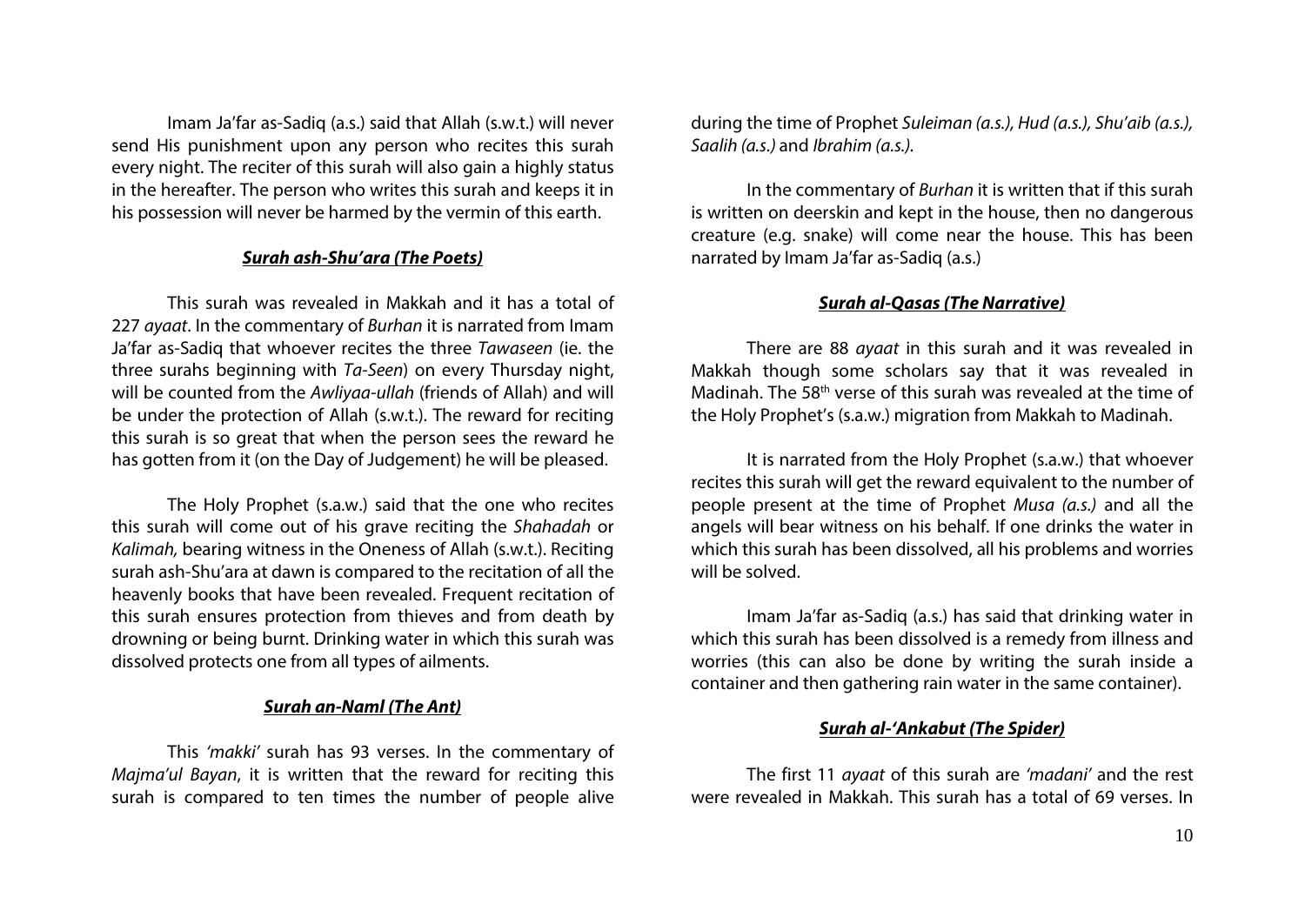the commentary of *Burhan* it is narrated from Imam Ja'far as-Sadig (a.s.) that whoever recites surah al-'Ankabut on the 23rd night of the month of Ramadhan, will enter *Jannah* without any questioning.

The Holy Prophet (s.a.w.) has said that the reward for reciting this surah can be compared to ten times the number of believing men and women plus ten times the number of hypocrites on Earth. Drinking water in which this surah has been dissolved brings one great joy and happiness in his life.

## *Surah ar-Rum (The Romans)*

This surah was revealed in Makkah and it has 60 *ayaat.* The Holy Prophet (s.a.w.) said that the reward for reciting this surah is equal to ten times the number of angels between the heavens and the earth who praise Allah (s.w.t.) constantly. It is not advisable to keep this surah as a talisman (written) in the house.

## *Surah Luqman*

This surah is *'makki'* and it has 34 *ayaat.* Imam Ja'far as-Sadiq (a.s.) has said that if surah Luqman is recited at night, then angels protect the reciter from *Iblees* and his army until the next morning, and if recited in the daytime then the angels protect from them him until nighttime.

It is narrated from the Holy Prophet (s.a.w.) that whoever recites this surah will be raised on the Day of Judgement with *Hadhrat Luqman (a.s.)* and will get the reward which is ten times the amount of people who have advised others to do good *(amrbil-ma'ruf)* and prevented them from doing bad *(nahy-'anilmunkar).*

Imam Ja'far as-Sadiq (a.s.) has also said that writing this surah and then putting it in water to dissolve and then drinking the water provides for a cure from all types of illnesses and pains.

# *Surah as-Sajdah (The Adoration)*

There are 30 verses in this surah and it was revealed in Makkah. Some scholars say that the 19<sup>th</sup>, 20<sup>th</sup> and 21<sup>st</sup> *ayaat* of this surah are *'madani'*. In the commentary of *Burhan* it is narrated from the Holy Prophet (s.a.w.) that the reward for reciting surah as-Sajdah and surah al-Mulk is the same as what reward is gotten if one spends the entire night of *Qadr* in worship. It is said that the Holy Prophet (s.a.w.) used to recite these surahs before sleeping.

The person who recites this surah will be given 60 rewards, forgiven 60 sins and raised 60 levels nearer to Allah (s.w.t.). Imam Ja'far as-Sadiq (a.s.) has said that one who recites this surah will be given his book of deeds in his right hand on the Day of Judgement and will be counted from among the friends of the Holy Prophet (s.a.w.) and his family. Keeping this surah in writing works as a cure from aches and pains.

# *Surah al-Ahzab (The Allies)*

This surah was revealed in Madinah and it has 73 *ayaat.* In the commentary of *Majma'ul Bayan* it is narrated from the Holy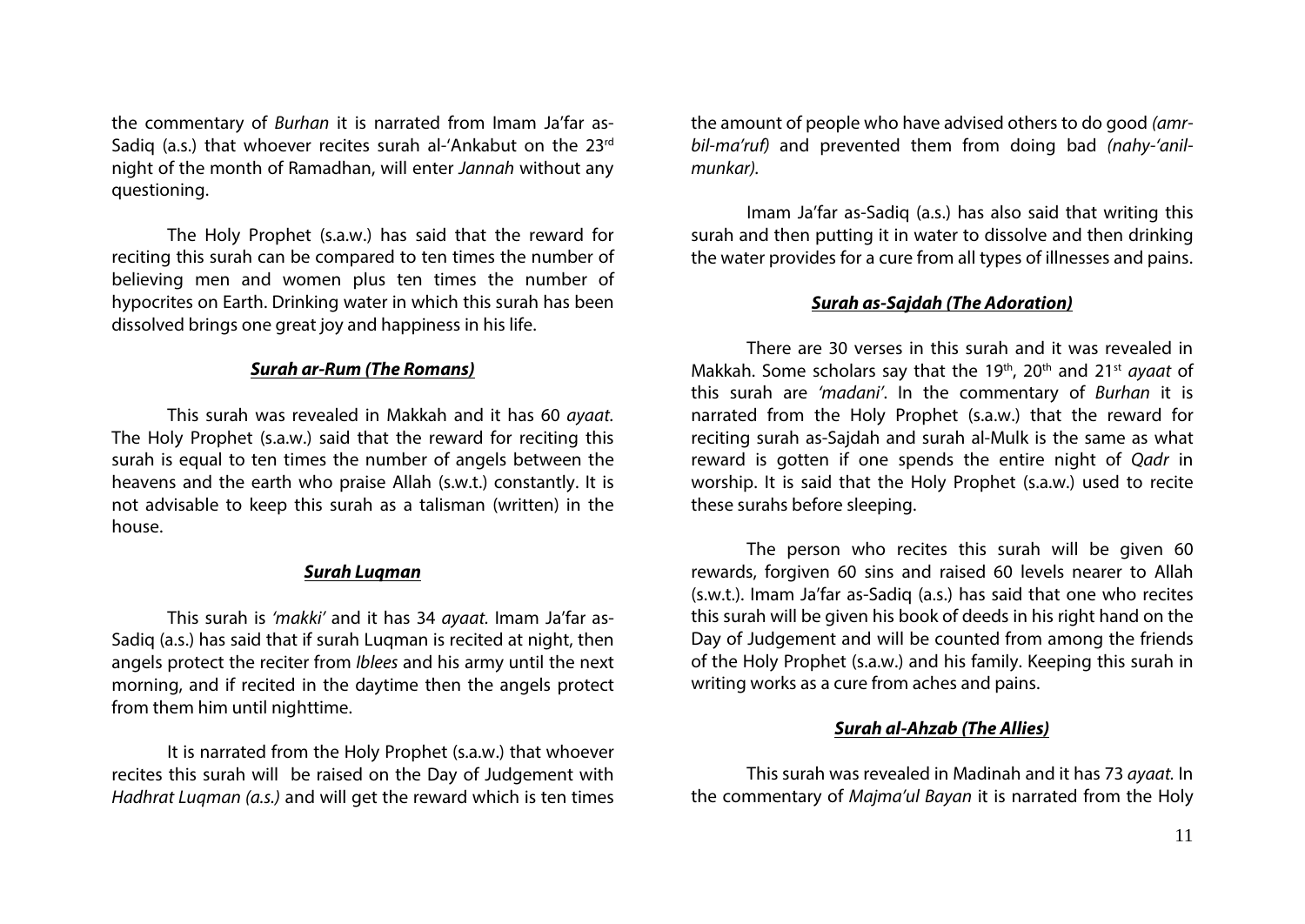Prophet (s.a.w.) that whoever recites surah al-Ahzab and also teaches it to his family members, he will be saved from the torment of the grave.

Imam Ja'far as-Sadiq (a.s.) has said that the reward for reciting this surah often is countless and the one who does so will be under the protection of the Holy Prophet (s.a.w.) and his progeny on the Day of Reckoning. Keeping this surah written (on deer-skin) makes a person honourable in the eyes of people, and everyone craves for his company.

## *Surah as-Saba*

This is a *'makki'* surah and it has 54 verses. It is narrated that the Holy Prophet (s.a.w.) said that whoever recites this surah, on the Day of Judgement, all the Prophets and Messengers will come to meet him.

In a saying from Imam Ja'far as-Sadiq (a.s.) it is mentioned that whoever recites surah Saba and surah Fatir at night, he will remain under the protection of Allah (s.w.t.) for the whole night. The reward for reciting this surah is so great that when it is seen in the book of deeds, the reciter's heart will be filled with joy.

Wearing this surah as a talisman or drinking its water removes fear from one's heart and keeps one safe from enemies and wild animals.

#### *Surah al-Fatir (The Originator)*

There are 45 *ayaat* in this surah and it was revealed in Makkah. In a narration from the Holy Prophet (s.a.w.) it is said that three doors of *Jannah* will be opened for the person who recites this surah. He will be able to enter it through whichever door he pleases. In another narration it is said that the eight doors of *Jannah* will open to him and he will be permitted to enter through whichever he likes.

It is narrated that a person once came to Imam Ja'far as-Sadiq (a.s.) and complained that his daughter had a problem of getting severe migraine headaches all the time. The Imam (a.s.) placed his hand on her head and recited verse 42 of this surah and she was cured.

#### *Surah Yaseen*

This surah is *'makki'* and it has 83 verses. It is written in the commentary of *Majma'ul Bayan* whoever recites surah Yaseen solely for seeking the pleasure of Allah (s.w.t.), all his sins will be forgiven and he will be given the reward equal to the reward of reciting the whole Qur'an 12 times. If this surah is recited near a person on his deathbed, then for each letter recited, 12 angels are sent to pray for his forgiveness and they remain even when the soul is being taken by the Angel of Death. The angels also take part in his funeral rites.

If recited near a person who is in *Sakarat-ul-Mawt* (on the verge of passing away), then an angel brings a drink for the dying person from *Jannah* and as he drinks of it, he feels greatly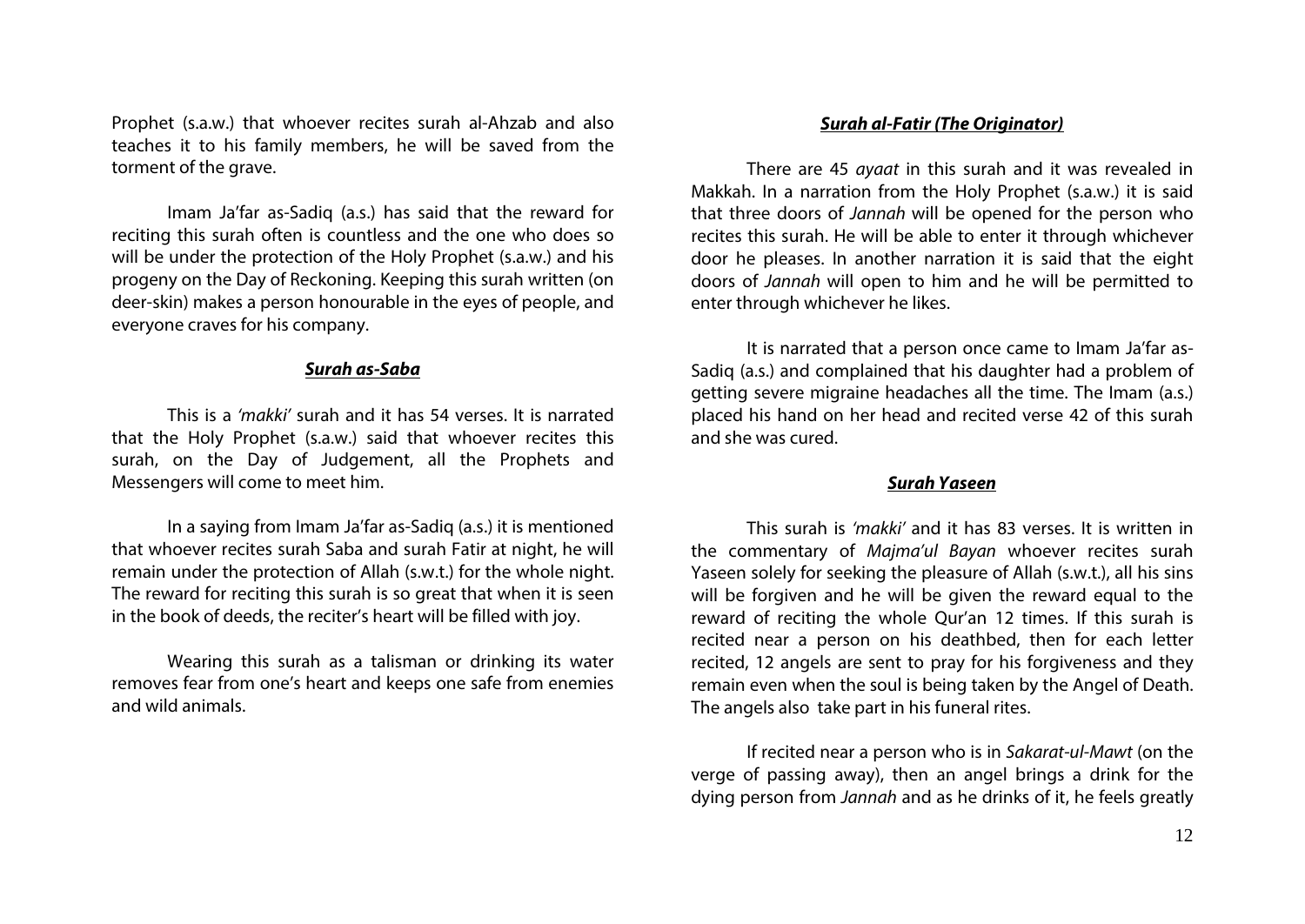eased. In another narration, this surah has been described as the key to all good in this life and in the hereafter and a safety from all evil in this life and in the hereafter. Needs are fulfilled if asked after the recitation of this surah and the reward for its recitation is also compared to performing twenty hajj pilgrimages.

Drinking the water in which this surah has been dissolved cures one of a thousand types of illnesses. The Holy Prophet (s.a.w.) said that everything has its heart and the heart of the Holy Qur'an is surah Yaseen. He (s.a.w.) also said that if this surah is recited in a graveyard then all punishment is lifted, for that day, from all the graves and the reciter gets the reward equal to the sum of all the good actions performed by all those who are buried in that graveyard.

It is narrated from Imam Ja'far as-Sadiq (a.s.) that whoever recited this surah in the morning will be protected from all calamities and problems during the day and whoever recites it at night will be protected from *Shaitan* by seventy thousand angels. Recitation of this surah saves one from the squeezing of the grave and its other torments. Passing the difficult stages in the hereafter will also be made easy for him.

The sixth Imam (a.s.) also said that drinking this surah after writing it in a mixture of rose water and *saffron* for seven days (it has to be written once for each day) makes a person have such a good memory that he will never forget what he hears. He will win debates and will gain great respect and status. If given to a woman, her breast-milk will increase.

Keeping this surah in one's possession as a talisman acts as a protection from the jealousy of people. The wearer remains safe from the evil designs of men and *Jinn*. It also acts as a cure from disease.

# *Surah as-Saffaat (The Rangers)*

There are 182 *ayaat* in this surah and it was revealed in Makkah. The reward for reciting this surah is ten times the total number of *Jinn* and *Shayateen* that exist. The reciter of this surah is protected from *Shaitan* and is safe from falling into disbelief and *Shirk*. His angels who record his deeds will testify for him on the Day of Judgement that he was from among those who believed in the Prophets of Allah (s.w.t.).

It is narrated from Imam Ja'far as-Sadiq (a.s.) that reciting surah as-Saffaat on every Friday keeps one safe from all types of calamities. His sustenance will increase and his life, wealth and children will be protected from the evil designs of *Shaitan* and the tyrant rulers of the time. If one dies soon after reciting this surah, he will die the death of a martyr; he will be raised on the Day of Judgement together with the martyrs and will enter *Jannah* with them.

### *Surah Saad*

This surah was revealed in Makkah and it has 88 verses. In the commentary of *Majma'ul Bayan* it is written that the reward for reciting this surah is equal to the weight of the mountain of Prophet Dawood (a.s.). Allah (s.w.t.) inspires the reciter of this surah to avoid every type of sin – big or small.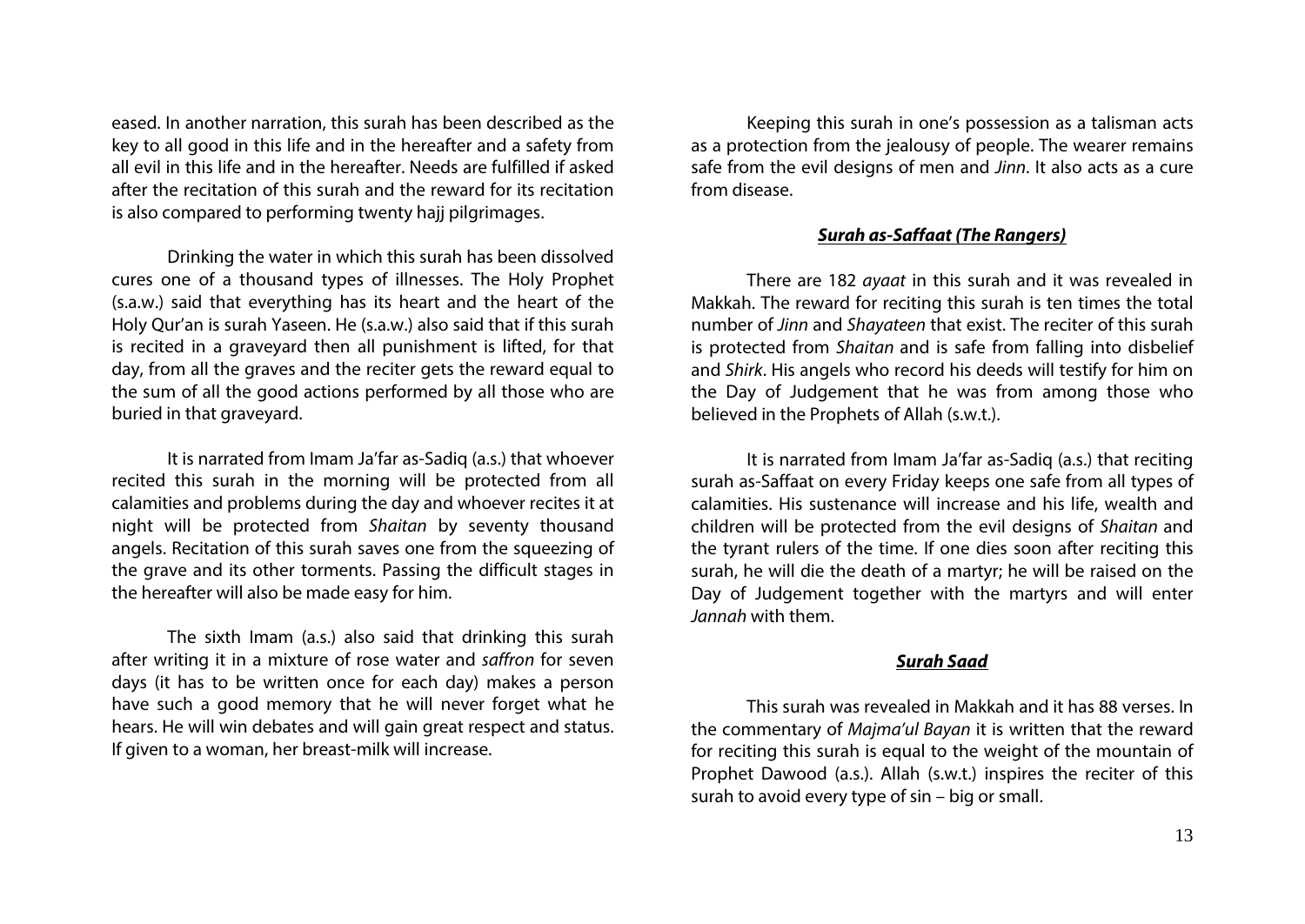Imam Muhammad al-Baqir (a.s.) has said that the reward for reciting surah Saad is compared to the reward given to the Holy Prophets and the one who often recites this surah will be taken to *Jannah* along with his family and loved ones; to such an extent that even those servants of his whom he loves will be with him in *Jannah.*

If this surah is placed under the tyrant ruler, his reign will not last for more than three days before people will see his true nature and will start hating him. This will eventually lead to his downfall.

### *Surah az-Zumar (The Companies)*

This surah has 75 *ayaat* and it was revealed in Makkah. Imam Ja'far as-Sadiq (a.s.) said that whoever recites this surah will be given a honourable and respectable status in this life and in the hereafter. Allah (s.w.t.) will give him so much respect in the eyes of the people that they will be in awe. The fire of *Jahannam* will be made *haraam* on his body (ie. he will never enter hell fire) and the gifts he will get in *Jannah* will be countless.

The Holy Prophet (s.a.w.) has said that is a person keeps this surah (written) in his possession then whoever meets him will praise him. If this surah is tied to one's arm then whoever sees him will praise him.

#### *Surah al-Mu'min (The Believer)*

This is a *'makki'* surah and it has 85 *ayaat*. When a person recites this surah then the souls of the entire Prophet (a.s.), the truthful people and the believers send salutations to him and pray for his forgiveness. Imam Ja'far as-Sadiq (a.s.) has said that whoever recites this surah once in every three days, his sins will be forgiven and he will become a God-fearing person.

It is narrated from the Holy Prophet (s.a.w.) that if this surah is written and kept in a garden or farm, then the plants or crops will become more fruit bearing and green. If kept in a business premises then business will prosper and more profit will be gained. Keeping this surah as a talisman works as a cure for wounds and scars. This surah is also a remedy for heart problems, dizziness and nausea.

#### *Surah Hamim Sajdah*

Another name for this surah is *Fussilat.* This is a *'makki'* surah that has 54 verses. The Holy Prophet (s.a.w.) has said that for each letter of this surah that is recited, ten rewards are given.

It is narrated from Imam Ja'far as-Sadiq that the one who recites surah Hamim Sajdah will have light shining on front of him on the Day of Judgement and his life in this world will be praiseworthy. If this surah is written in a container and rainwater is then collected in it and put on one's eyes, then it alleviates all eye problems.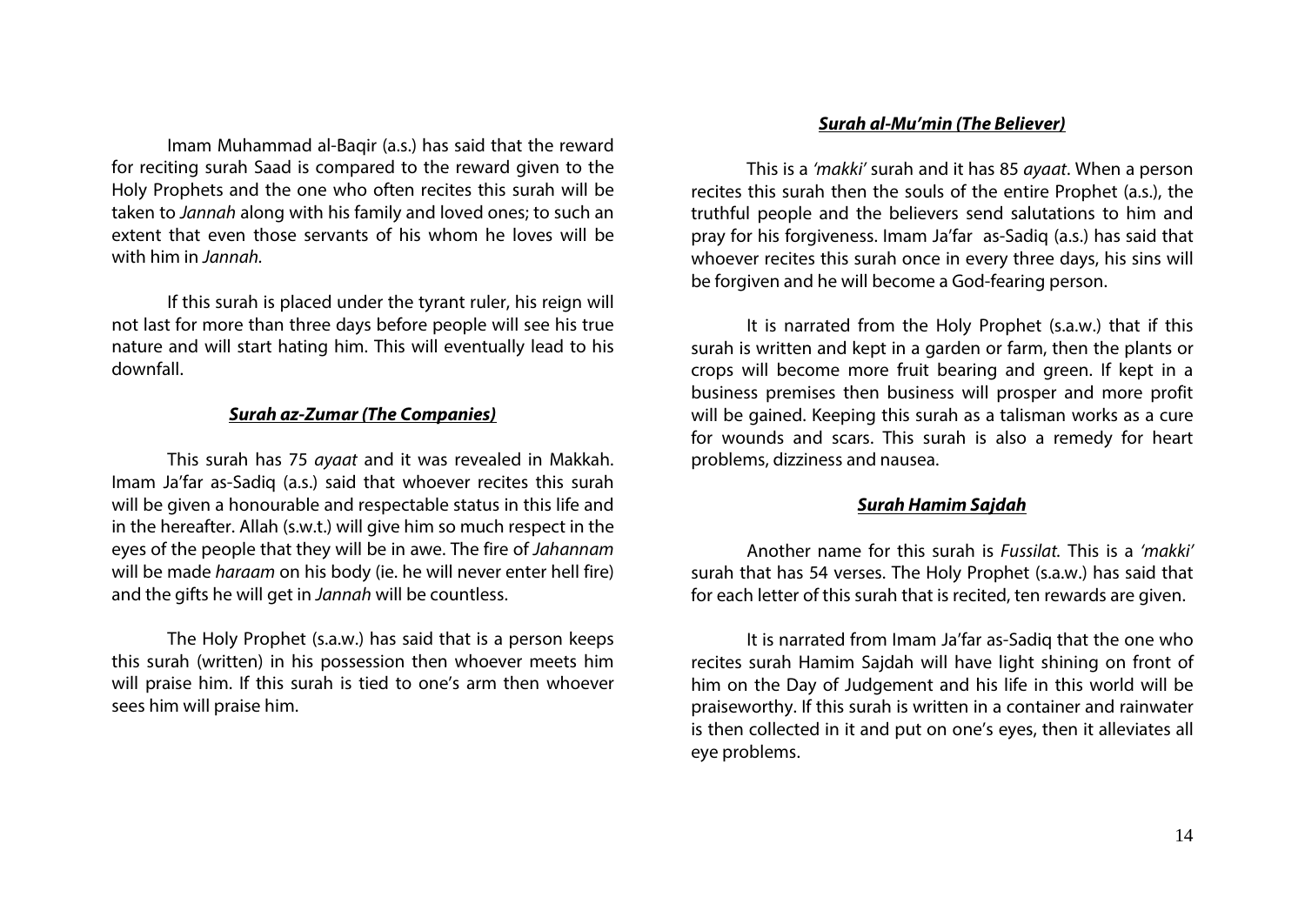# *Surah ash-Shura (The Council)*

This surah has 53 *ayaat* and it was revealed in Makkah. The Holy Prophet (s.a.w.) said that the one who recites this surah will be from among those people on whom the angels send salutations and pray for their forgiveness.

It is narrated from Imam Ja'far as-Sadiq (a.s.) that whoever recites this surah will be raised on the Day of Reckoning with a face as bright as the full moon and he will be told : 'You are from those who used to recite ash-Shura. If you knew the reward for this, you would never have felt tired of reciting it.' The angels will then be ordered to take him to *Jannah* where he will find a palace made of red rubies. There will be two *huries* and a thousand slaves in that palace.

If this surah is written and kept as a talisman, it becomes a means of protection and drinking water in which this surah has been dissolved is especially good for those intending to travel as it provides for a journey without unforeseen problems.

## *Surah az-Zukhruf (The Embellishment)*

This surah was revealed in Makkah and it has 89 *ayaat.* It is narrated from Imam Ja'far as-Sadiq (a.s.) that whoever recites this surah will be saved from the vermin (e.g. insects, scorpions etc.) in the grave and will not undergo the squeezing (*Fishar*) in the grave.

The Holy Prophet (s.a.w.) said that drinking water in which this surah was dissolved acts as a cure and a relief from pain.

### *Surah ad-Dukhan (The Smoke)*

This is a *'makki'* surah and it has 59 *ayaat.* It is narrated from the Holy Prophet (s.a.w.) that if this surah is recited at night, then seventy thousand angels pray to Allah (s.w.t.) to forgive the sins of the reciter. If recited on Thursday nights, all sins are forgiven and houses are built for the reciter in *Jannah.* The reward for reciting each letter of this surah is equal to that of freeing a thousand slaves for seeking the pleasure of Allah  $(s.w.t.)$ .

Imam Muhammad al-Baqir (a.s.) said that whoever recites surah ad-Dukhan in his *faraa'idh* (compulsory prayers) will be protected from the torment of the Day of Judgement and will easily be able to give his accounts. His book of deeds will also be given to him in his right hand.

If kept in one's possession, this surah acts as a protection from the plots of *Shaitan.* If kept under one's pillow before sleeping at night, there will be no suffering from nightmares and one will always get good dreams. Keeping this surah in a place of business makes the trade prosper.

Imam Ja'far as-Sadiq (a.s.) has said that keeping this surah as a talisman ensures protection from the authorities and makes people fond of the wearer. Drinking water in which this surah has been dissolved is a cure for all ailments related to the stomach.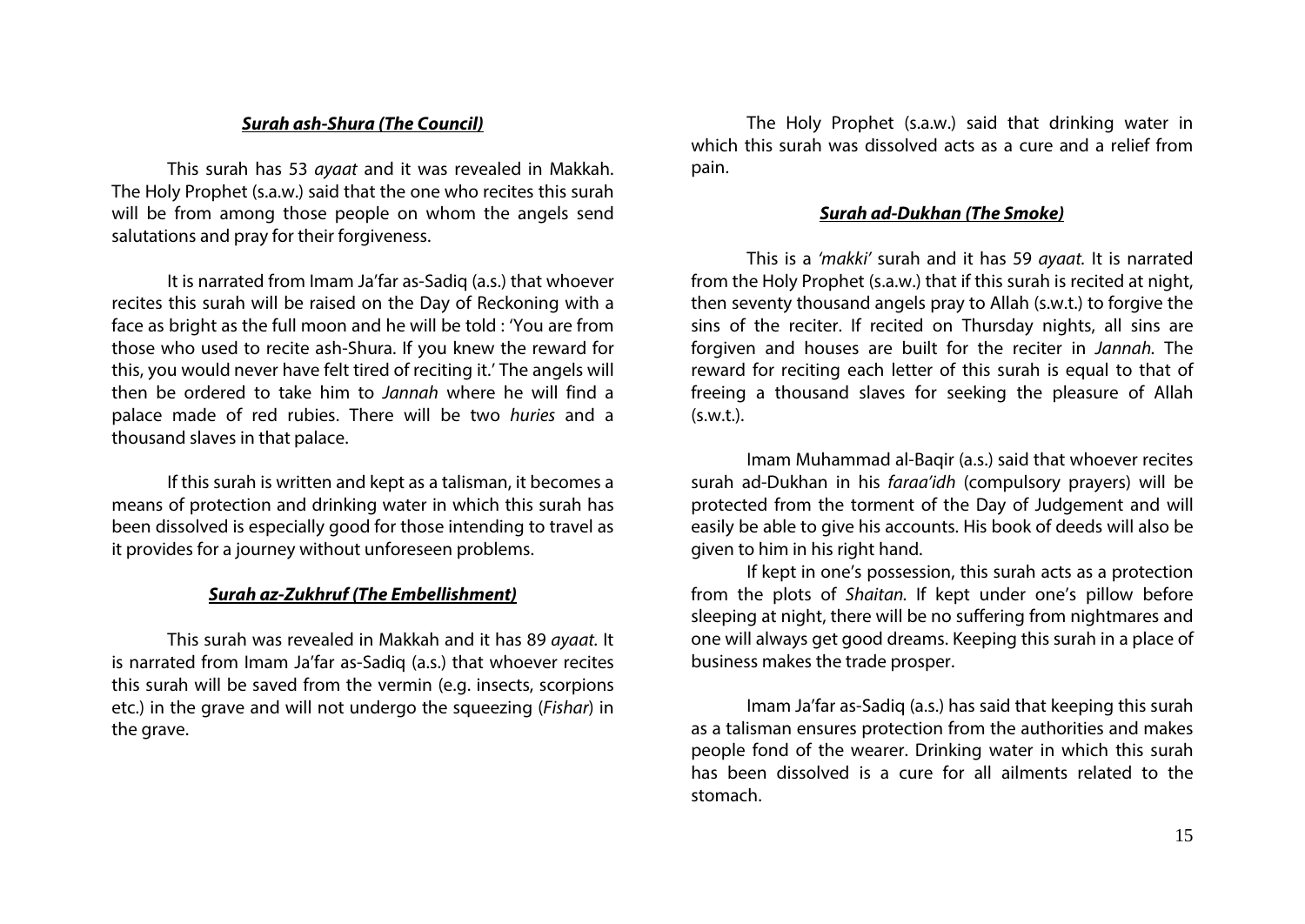## *Surah al-Jaathiyah (The Kneeling)*

There are 37 verses in this surah and it was revealed in Makkah. This surah is also called surah ash-Shari'ah. It is narrated that whoever recites this surah will not be frightened on the Day of Judgement and his private parts will remain covered (whereas all people will be raised naked on this day).

Imam Ja'far as-Sadiq (a.s.) has said that whoever recites this surah will not see *Jahannam* and neither will he hear the voice of its flames. Keeping this surah in one's possession makes him a beloved of the people and protects him from tyrant rulers. It also keeps one safe from those who love to slander and backbite. If it is placed on the neck of a newborn child, it ensures safety and protection from all calamities.

# *Surah al-Ahqaf (The Sandhills)*

This is a *'makki'* surah and it has 35 verses. Imam Ja'far as-Sadiq (a.s.) said that a person who recites this surah daily, or at least every Friday, will remain safe from all the dangers of this world and the hereafter.

It is narrated from the Holy Prophet (s.a.w.) that the reward for reciting this surah is ten times the number of creatures that walk on this Earth and an equal number of sins will be forgiven. Keeping this surah as a talisman acts as a protection and means of averting all kinds of difficulties.

If a person dissolved this surah in *zamzam* water and then drinks it, he will be greatly honoured by the people and what he says will never be rejected. He will also remember everything he hears. It acts as a cure for disease and a protection from the *Jinn.*

# *Surah Muhammad (s.a.w.)*

This is a *'madani'* surah and it has 37 *ayaat.* In the commentary of *Majma'ul Bayan* it is narrated that the Holy Prophet (s.a.w.) said that whoever recites this surah will have his thirst quenched by the drink from the rivers of *Jannah.*

Imam Ja'far as-Sadiq (a.s.) said that the person who recites this surah will never have doubts about his religion and will not fall into disbelief and *Shirk*. A thousand angels will send salutations to his grave after his death. He will be placed under the protection of Allah (s.w.t.) and His Prophet (s.a.w.). When the reciter of this surah will arise from his grave, whichever way he turns, he will see the blessed face of the Holy Prophet (s.a.w.).

If this surah is written and kept as a talisman, it protects a person, whether he is asleep or awake, from all evils and problems. It is also a safety from insanity.

# *Surah al-Fath (The Victory)*

There are 29 verses in this surah and it was revealed in Madinah. It is narrated that the Holy Prophet (s.a.w.) said, 'Whoever recites this surah (al-Fath), it will be as if he was with me when Makkah was conquered and he has pledged allegiance to me.' When this surah was revealed to the Holy Prophet (s.a.w.), he said, 'Such verses have been revealed to me that am dearer to me than this entire world.'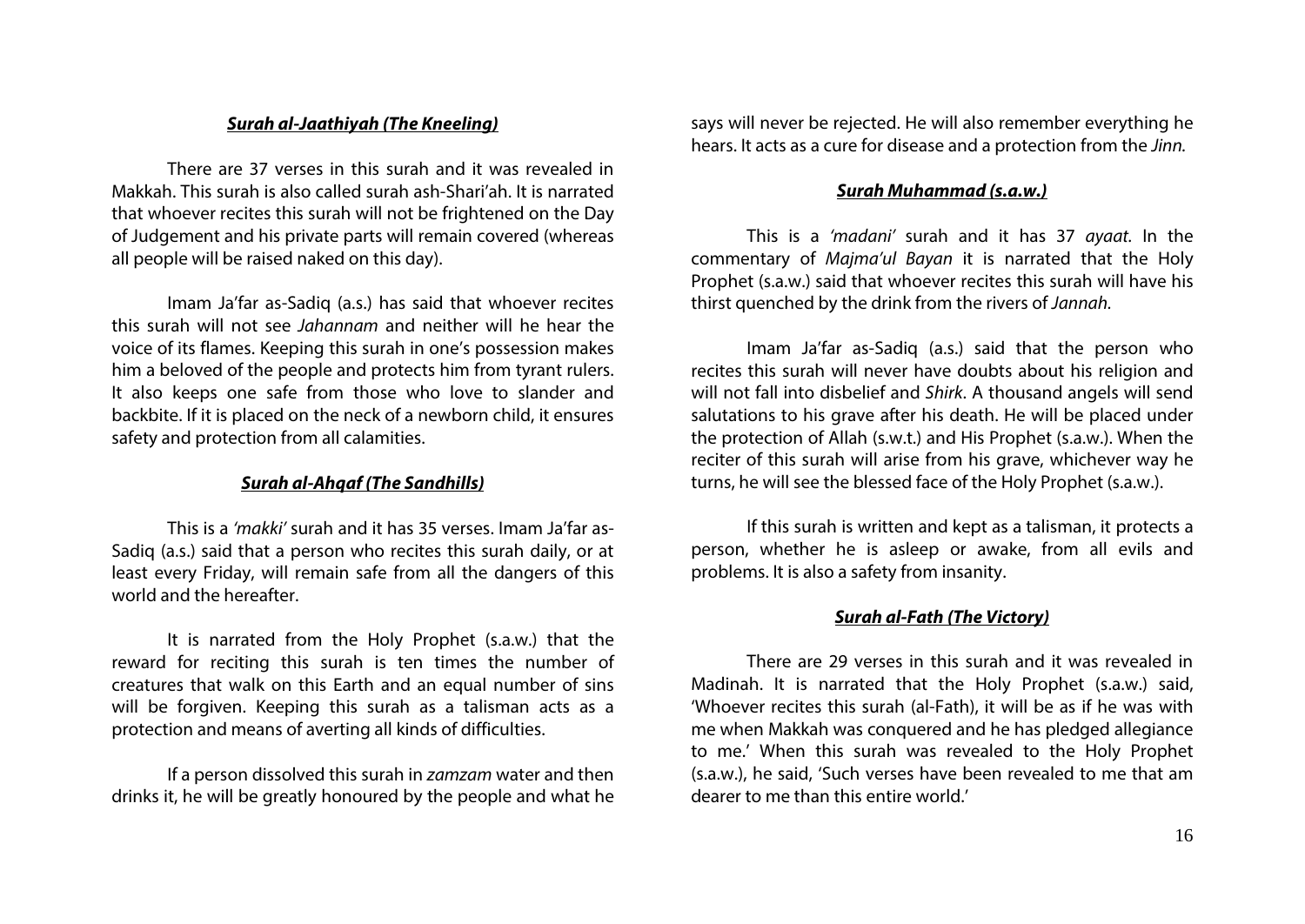Imam Ja'far as-Sadiq (a.s.) said that those who recite this surah will be counted from among the sincere and true servants of Allah (s.w.t.) and will gain a honourable status in *Jannah.* In times of war or unrest, keeping this surah in one's possession is a means of protection and safety. Drinking water in which this surah has been dissolved cures any heart problems and protects those who are travelling.

## *Surah al-Hujuraat (The Chambers)*

This surah was revealed in Madinah and it has 18 *ayaat*. It is narrated from the Holy Prophet (s.a.w.) that the reward for reciting this surah can be compared to ten times the number of believers and disbelievers on Earth.

Imam Ja'far as-Sadiq has narrated that those who recite this surah will be counted from among those who visited the Holy Prophet (s.a.w.). Writing this surah and keeping it in one's possession makes the *Shaitan* run away and acts as a protection in times of war and unrest. If a pregnant woman drinks water in which this surah has been dissolved, then both herself and her child will remain safe from danger and drinking this water also increases breast-milk in a breastfeeding mother.

# *Surah Qaf*

This surah is *'makki'* and it has 45 *ayaat*. The Holy Prophet (s.a.w.) has said that whoever recites this surah frequently will not suffer at the time of death. Reciting surah Qaf in *salaat* increases one's sustenance and makes the accounting of the Day of Judgement easy.

Writing and drinking water in which this surah has been dissolved cures one of many acute diseases. Verse 23 of this surah is especially good for the cure of eye ailments. One can recite this verse and blow into some water and then drink it, and by the will of Allah (s.w.t.) any problem with eyes will be cured.

# *Surah adh-Dhariyaat (The Scatterers)*

There are 60 *ayaat* in this surah and it was revealed in Makkah. In the commentary of *Majma'ul Bayan* it is narrated from the Holy Prophet (s.a.w.) that the reward for reciting this surah is ten times the number of moving winds or breezes.

Imam Ja'far as-Sadiq (a.s.) has said that recitation of this surah increases ones sustenance and makes it easy to earn. Drinking water in which this surah was dissolved after being written acts as a remedy for back problems (e.g. backaches). If a pregnant woman wears a talisman of surah ad-Dhariyaat, her pregnancy and delivery will be easy. Keeping this surah close to a dying person makes his death easy.

# *Surah at-Tur (The Mountain)*

This surah has 49 verses and it was revealed in Makkah. The Holy Prophet (s.a.w.) said that the one who recites this surah will be kept safe from the wrath and punishment of Allah (s.w.t.).

Imam Ja'far as-Sadiq (a.s.) has said that the recitation of this surah brings good fortune to the reciter and constant recitation by those who have been imprisoned secures an early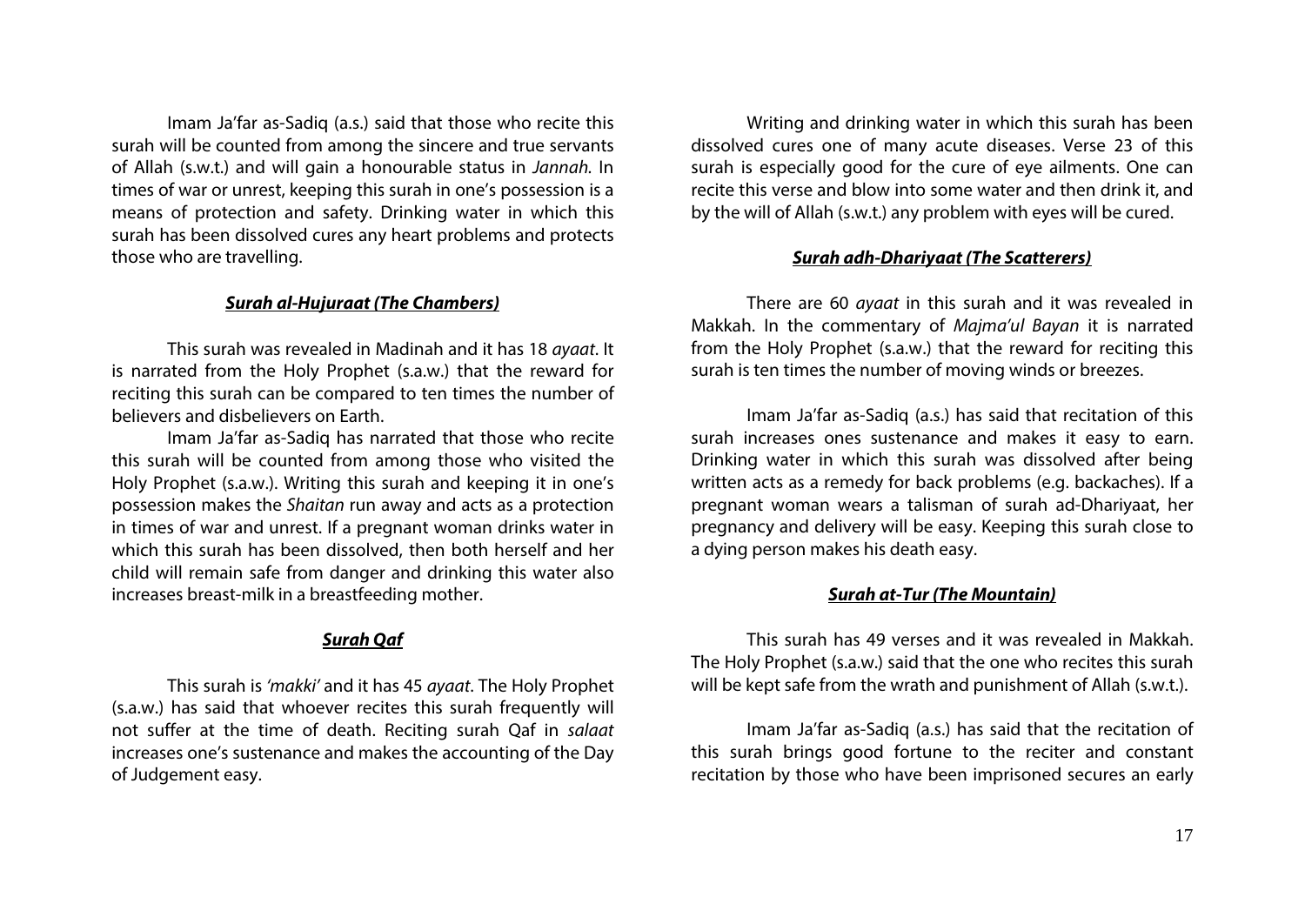release from bondage. Surah at-Tur, if recited or kept as a talisman, keeps children in good health.

## *Surah an-Najm (The Star)*

This surah was revealed in Makkah and it has 26 *ayaat*. The reward for reciting this surah is ten times the number of believers and sinners combined. The reciter will lead a respectable and honourable life and people will love and respect him.

Writing this surah and keeping it at a talisman makes one courageous in front of the ruler and makes the ruler respect him. He also comes out victorious in debates and discussions.

### *Surah al-Qamar (The Moon)*

This *'makki'* surah has 55 *ayaat.* It is narrated from the Holy Prophet (s.a.w.) that the fact of the person who recites this surah will shine like the full moon on the Day of Reckoning. The best time to recite this surah is at night and this carries the highest reward.

Imam Ja'far as-Sadiq (a.s.) said that the one who recites this surah will have a mount from *Jannah* on which he will sit when he wakes from his grave. Whoever keeps this surah under his cap or turban at the time of *Jumu'ah* prayers will be highly respected by the people and his difficulties will be eased.

### *Surah ar-Rahman (The Beneficent)*

This surah has 78 verses and it is *'makki'.* Imam Ja'far as-Sadiq (a.s.) has said that reciting this surah on Friday after the dawn prayers carries great reward. Surah as-Rahman removes hypocrisy from one's heart.

On the Day of Judgement, this surah will come in the shape of a human being who will be handsome and will have a very nice scent. Allah (s.w.t.) will then tell him to point out those people who used to recite this surah and he will name them. Then he will be allowed to beg pardon for those whom he names and Allah (s.w.t.) will pardon them.

The Imam (a.s.) also said that if a person dies after reciting this surah, then is considered a martyr. Writing this surah and keeping it makes all difficulties and problems vanish and also cure eye ailments. Writing it on the walls of a house keeps away all types of household pests. If recited at night, then Allah (s.w.t.) sends an angel to guard the reciter until he wakes up and if recited in the daytime then an angel guards him until sunset.

#### *Surah al-Waqi'ah (The Event)*

This surah was revealed in Makkah and it has 96 *ayaat.* The Holy Prophet (s.a.w.) has said that a person who recites this surah will not be from among the absent-minded ones. Poverty does not come near this person.

Imam Muhammad al-Baqir (a.s.) said that the one who recites surah al-Waqi'ah will have a shining face of the Day of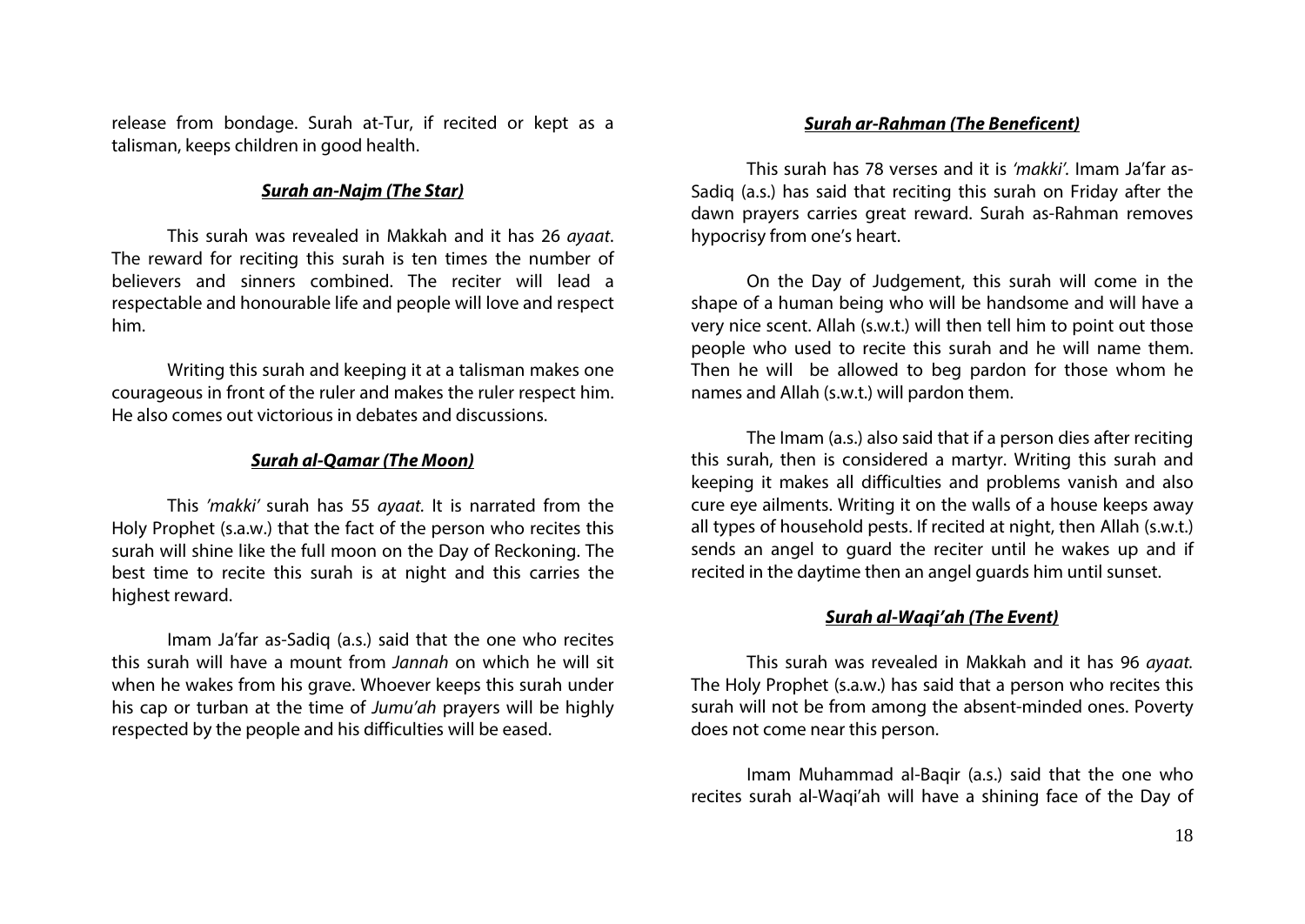Reckoning. It is narrated from Imam Ja'far as-Sadiq (a.s.) that whoever recites this surah on every Friday, will be from those whom Allah (s.w.t.) loves and he will be loved by people also. He will be free from troubles and poverty and will be counted from the loyal companions of Imam Ali (a.s.). Reciting this surah on a dead person leads to all his sins being forgiven and if the person is on his deathbed then he will die with ease.

Keeping this surah in one's possession is a means of increase in sustenance. Imam Ali Zainul Abideen (a.s.) has narrated that if a person recites this surah (at night) on the first night of the lunar month and then continues to recite the same surah, increasing the number of times to coincide with the date, such that on the tenth night he recites it ten times, until the fourteenth night, then his sustenance will increase greatly.

#### *Surah al-Hadid (The Iron)*

This is a *'madani'* surah and it ha 29 *ayaat.* The Holy Prophet (s.a.w.) said that the reciter of this surah will be counted from among the staunch believers. Imam Muhammad al-Baqir (a.s.) has said that whoever recites all the surahs that start with *Tasbih* of Allah (s.w.t.) before going to sleep, will not die before meeting the  $12<sup>th</sup>$  Holy Imam (a.s.) and after his death, he will have the honour of being a neighbour of the Holy Prophet  $(s.a.w.)$ .

It is narrated from Imam Ja'far as-Sadiq that if surah al-Hadid and al-Mujadilah are recited in the *faraa'idh* (compulsory prayers) frequently, then the reciter will never face any punishment of Allah (s.w.t.) in this world and will not see any evil from his family. If recited by a prisoner, he will be released soon. If worn on the neck as a talisman, the wearer will not be killed in war. This surah also makes one courageous.

### *Surah al-Mujadilah (The Pleading One)*

There are 22 *ayaat* in this surah and it was revealed in Madinah. The Holy Prophet (s.a.w.) said that the one who recites this surah will be from among the thankful servants of Allah (s.w.t.) on the Day of Judgement. If surah al-Mujadilah is recited near a sick person, or worn by the sick person as a talisman, he will be cured of his illness. If recited on anything that has been buried in the ground, it will remain protected until the person himself removes it.

Reciting this surah brings a feeling of ease to a restless person. Constant recitation also protects one from thieves. Imam Ja'far as-Sadiq (a.s.) has said that recitation of this surah keeps one safe from the evil designs of *Jinn* and men. If recited on dust or sand and then thrown towards the enemy, he is easily overcome.

#### *Surah al-Hashr (The Banishment)*

This surah is *'madani'* and it has 24 *ayaat*. It is narrated that whoever recites this surah will be sent salutations from *Jannah, Jahannam,* the angels, the Heavens, the Earth, the trees, the birds, the sun and the moon and these will pray for the forgiveness of his sins. When he dies, he will die a martyr. If a person recites both surah ar-Rahman and surah al-Hashr then one angel will be assigned to protect him at all times.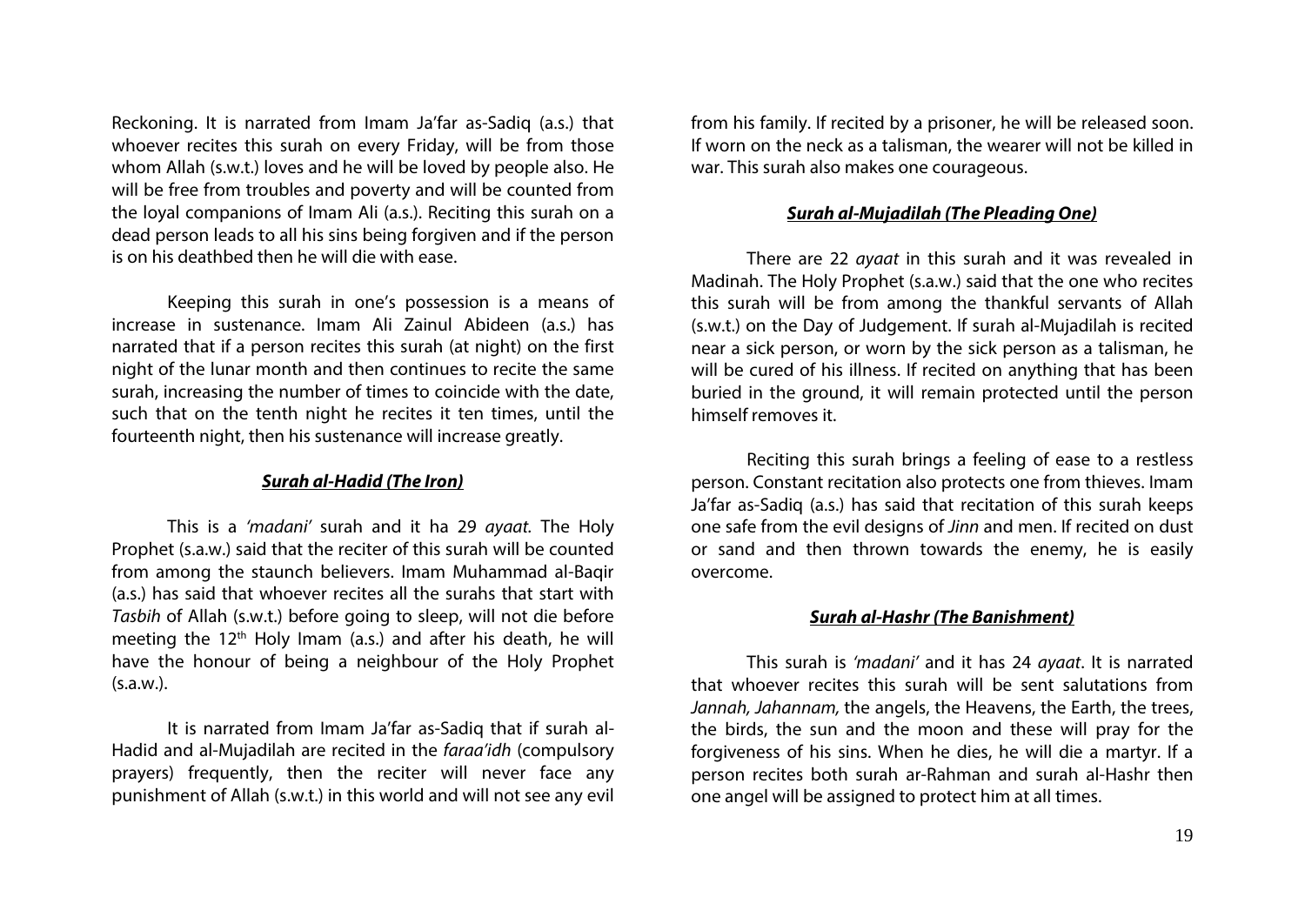If a four-rak'ah prayer is recited where after surah al-Hamd surah al-Hashr is recited, then whatever important work one goes to do will be successful (with the condition that it is not a sin). Drinking water in which this surah has been dissolved is good for memory and concentration. If this surah is recited for forty consecutive days without missing a day, it will make even the hardest task become an easy one.

# *Surah al-Mumtahanah (The Examined One)*

This surah was revealed in Makkah and it has 13 verses. It is narrated from Imam Ali Zainul Abideen (a.s.) that if a person recites this surah in any of his prayers (*salaat*), his heart will become filled with faith and belief. On the Day of Judgement, all the believing men and women will pray for him to be forgiven by Allah (s.w.t.).

Recitation of this surah increases the acuity of vision and protects the reciter and his children from insanity. The Holy Prophet (s.a.w.) has said that angels send salutations and pray for the forgiveness of the one who recites this surah. If he dies on that day then he will have died as a martyr. Drinking water in which this surah has been dissolved also acts as a cure for some ailments.

# *Surah as-Saff (The Ranks)*

This surah has 14 *ayaat* and it was revealed in Madinah. It is narrated that is a person recites this surah, as long as he remains alive, Prophet *Isa (a.s.)* seeks forgiveness from Allah (s.w.t.) for him and he will be from among the friends of Prophet *Isa (a.s.)* on the Day of Reckoning.

Imam Muhammad al-Baqir (a.s.) has said that the person who recites this surah will be placed in the group of angels and Prophets on the Day of Judgement. If this surah is continually recited during a dangerous journey, the reciter is protected until he reaches his destination.

# *Surah al-Jumu'ah (The Friday)*

This is a *'madani'* surah and it has 11 *ayaat*. Imam Ja'far as-Sadiq (a.s.) has said that if this surah is recited frequently in the mornings and evenings, the reciter is protected from the influence of *Shaitan* and his temptations. His sins are also forgiven.

In another narration it is said that if a person recites this surah daily, he will be safe from every dangerous and frightening thing.

# *Surah al-Munafiqun (The Hypocrites)*

There are 11 verses in this *'madani'* surah. It is narrated that Imam Ja'far as-Sadiq (a.s.) said that it is required of our followers that they recite, in their prayers on Thursday nights, surah al-Jumu'ah and surah al-A'ala, and on Fridays, at the time of noon prayers, surah al-Jumu'ah and surah al-Munafiqun. Whoever does this, it will be like he has obeyed the command of the Holy Prophet (s.a.w.), and his reward will be *Jannah.*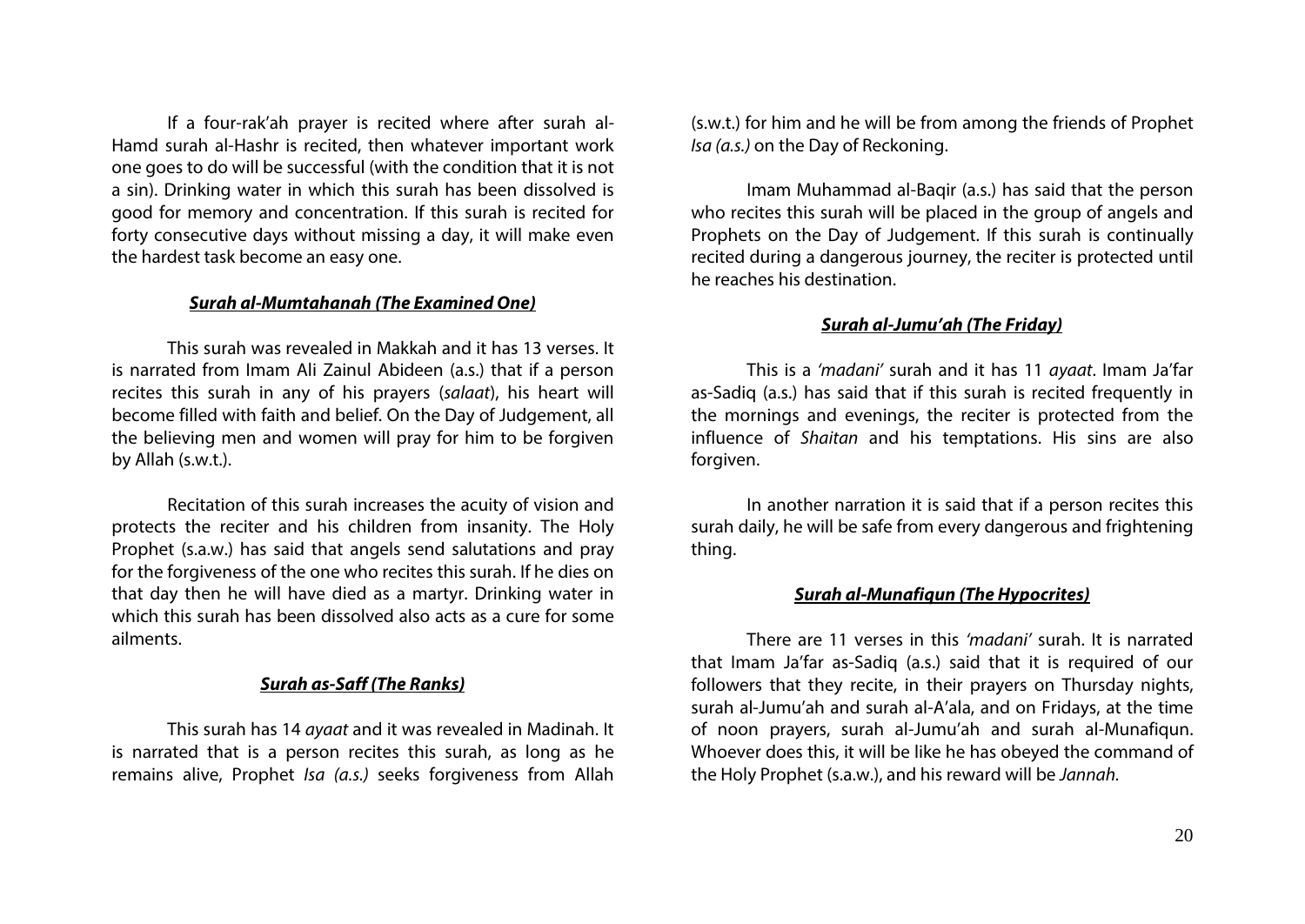The Holy Prophet (s.a.w.) said that by the recitation of this surah, a person stays free from *Shirk* and hypocrisy. Recitation of this surah over a wound will heal it and over any ache will cure the ache. In fact, it is a cure for all diseases and ailments.

# *Surah at-Taghabun (The Loss And Gain)*

This surah has 18 *ayaat* and it was revealed in Madinah. It is narrated from the Holy Prophet (s.a.w.) that the person who recites this surah will be safe at the time of his death.

Imam Ja'far as-Sadiq (a.s.) has said that if a person recites this surah in the *faraa'idh* (compulsory prayers) then on the Day of Judgement this surah itself will intercede on his behalf until he is allowed to enter *Jannah.* It is also narrated that one who recites this surah will be protected from the tyranny of the rulers.

# *Surah at-Talaq (The Divorce)*

This surah was revealed in Madinah and it has 12 verses. Imam Ja'far as-Sadiq (a.s.) has said that if surah at-Talaq and surah at-Tahrim are recited in the *faraa'idh* then the reciter will be protected by Allah (s.w.t.) from the fear of the Day of Judgement and he will enter *Jannah.*

In another narration it is said that the one who recites this surah will be given the inspiration to perform *Tawbatan Nasuha*  (the sincere repentance to Allah [s.w.t.]).

### *Surah at-Tahrim (The Prohibition)*

This *'madani'* surah has 12 *ayaat.* It is narrated from the Holy Prophet (s.a.w.) that the one who recites this surah will be from those who always seek sincere repentance from Allah (s.w.t.). The recitation of this surah and drinking of its water acts as a cure from many ailments and diseases.

If this surah is recited by a person who is not getting sleep then he will be able to sleep and if recited by a person who is frightened, he will become calm. Frequent recitation also helps a person who is in debt to clear his debts.

# *Surah al-Mulk (The Kingdom)*

This surah was revealed in Makkah and it has 30 *ayaat.* It is also called *Munjiyah* because it saves the one who recites it from the torment of the grave. The Holy Prophet (s.a.w.) likened the recitation of this surah to the staying awake on the night of *Qadr.* He (s.a.w.) also wished that every believer would memorize this surah and know it by heart. He said that this surah will remove its reciter from Hellfire and take him to *Jannah.*

Imam Ja'far as-Sadiq (a.s.) said that reciting this surah at night keeps one under the protection of Allah (s.w.t.) until morning. Recitation on the night of *Eid* gives the reward of staying awake the whole night in worship. If recited on a person who has just died, his soul gets immediate relief. Memorizing this surah has great reward. If memorized, this surah acts as a protection from the torment of the grave, and it intercedes on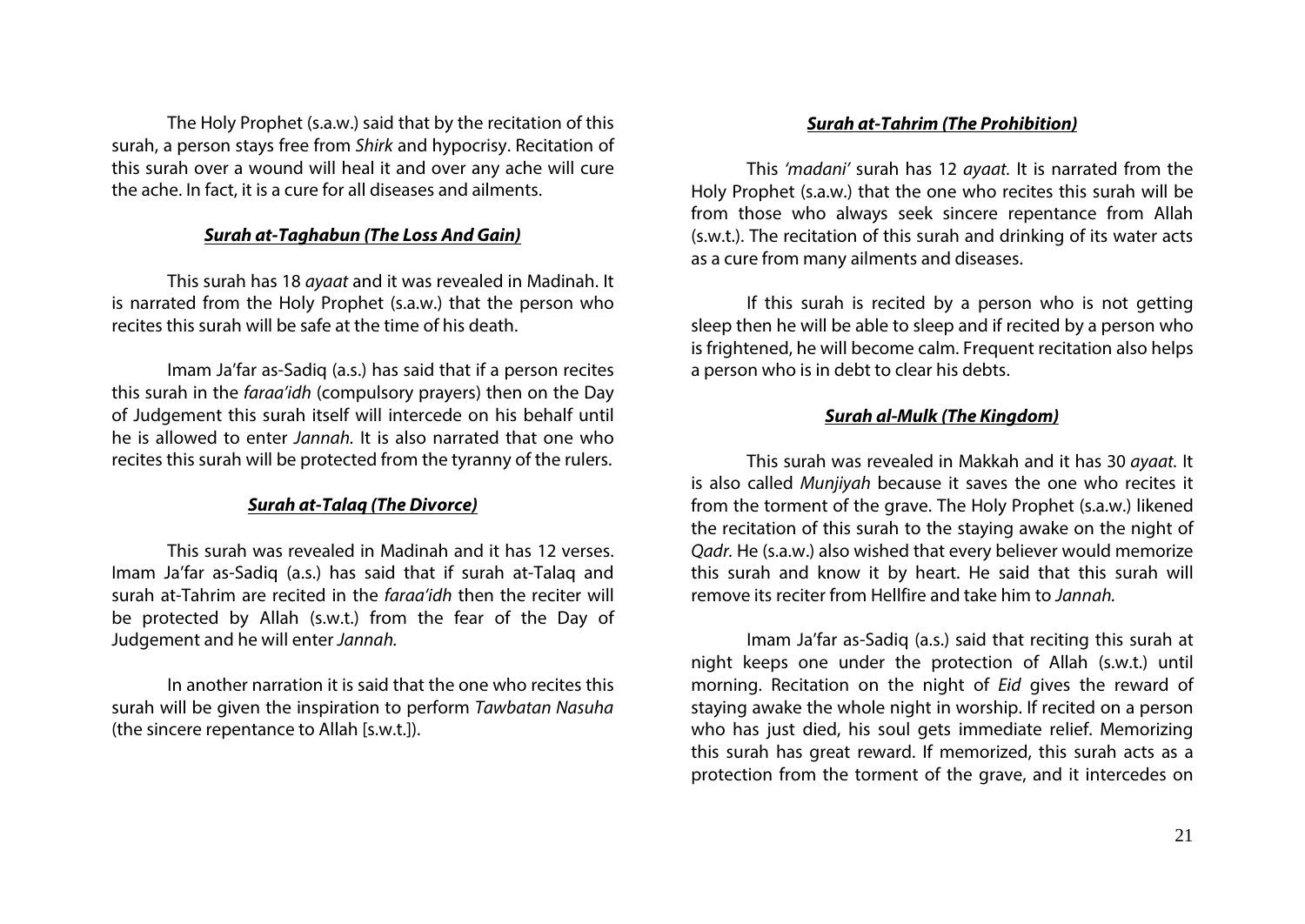behalf of the one who has memorized it on the Day of Judgement.

# *Surah al-Qalam (The Pen)*

There are 52 verses in this *'makki'* surah. The Holy Prophet (s.a.w.) has said that the one who recites this surah will never face financial difficulties. Writing this surah and tying it to any part of the body that is suffering from pain alleviates the pain.

### *Surah al-Haqqah (The Sure Calamity)*

This surah was revealed in Makkah and it has 52 verses. Imam Ja'far as-Sadiq (a.s.) has advised that this surah should be recited often in prayers as this is a sign of faith. This surah has praise for Imam Ali (a.s.) and insult for Mu'awiya ibn Aba Sufyan.

The Holy Prophet (s.a.w.) has said that reciting this surah makes the accounting of deeds on the Day of Reckoning easier. If this surah is worn as a talisman by a pregnant woman, then her baby will be safe. Giving water in which this surah has been dissolved to a child will make his memory and intellect improve. Imam Muhammad al-Baqir (a.s.) said that the one who recites this surah will never loose his religion.

# *Surah al-Ma'arij (The Ways of Ascent)*

This surah has 44 *ayaat* and it was revealed in Makkah. It is narrated from the Holy Prophet (s.a.w.) that the reward for reciting this surah is equivalent to the total number of people who keep up prayer and safeguard the property which has been entrusted to them.

Imam Muhammad al-Baqir (a.s.) has said that the one who recites this surah will have his sins hidden on the Day of Judgement and he will enter *Jannah* alongside the Holy Prophet (s.a.w.). If a prisoner recites this surah, he will secure his release. Imam Ja'far as-Sadiq (a.s.) said that if this surah is recited before sleeping, one keeps safe from the temptations of *Shaitan.*

## *Surah Nuh*

This surah has 28 *ayaat* and it is *'makki'.* The Holy Prophet (s.a.w.) said that those who recite this surah will get a reward equal to the number of people who believe in Prophet *Nuh (a.s.).* 

Imam Ja'far as-Sadiq (a.s.) said that those who believe in Allah (s.w.t.), His Prophet (s.a.w.) and recite the Holy Qur'an, should never leave out surah Nuh as they will gain a place among the favoured servants of Allah (s.w.t.) by reciting it. He will get three places in *Jannah* instead of one and he will be given 200 *houries*. Any supplications made after reciting this surah are quickly answered. The one who recites this surah often will not die until he sees his place in *Jannah.*

#### *Surah al-Jinn*

This *'makki'* surah has 28 *ayaat.* It is narrated from Imam Ja'far as-Sadiq (a.s.) that frequent recitation of this surah is a protection from *Jinn* and the reciter will be in the company of the Holy Prophet (s.a.w.) on the Day of Resurrection. This surah also protects one from the evil actions of an unjust person.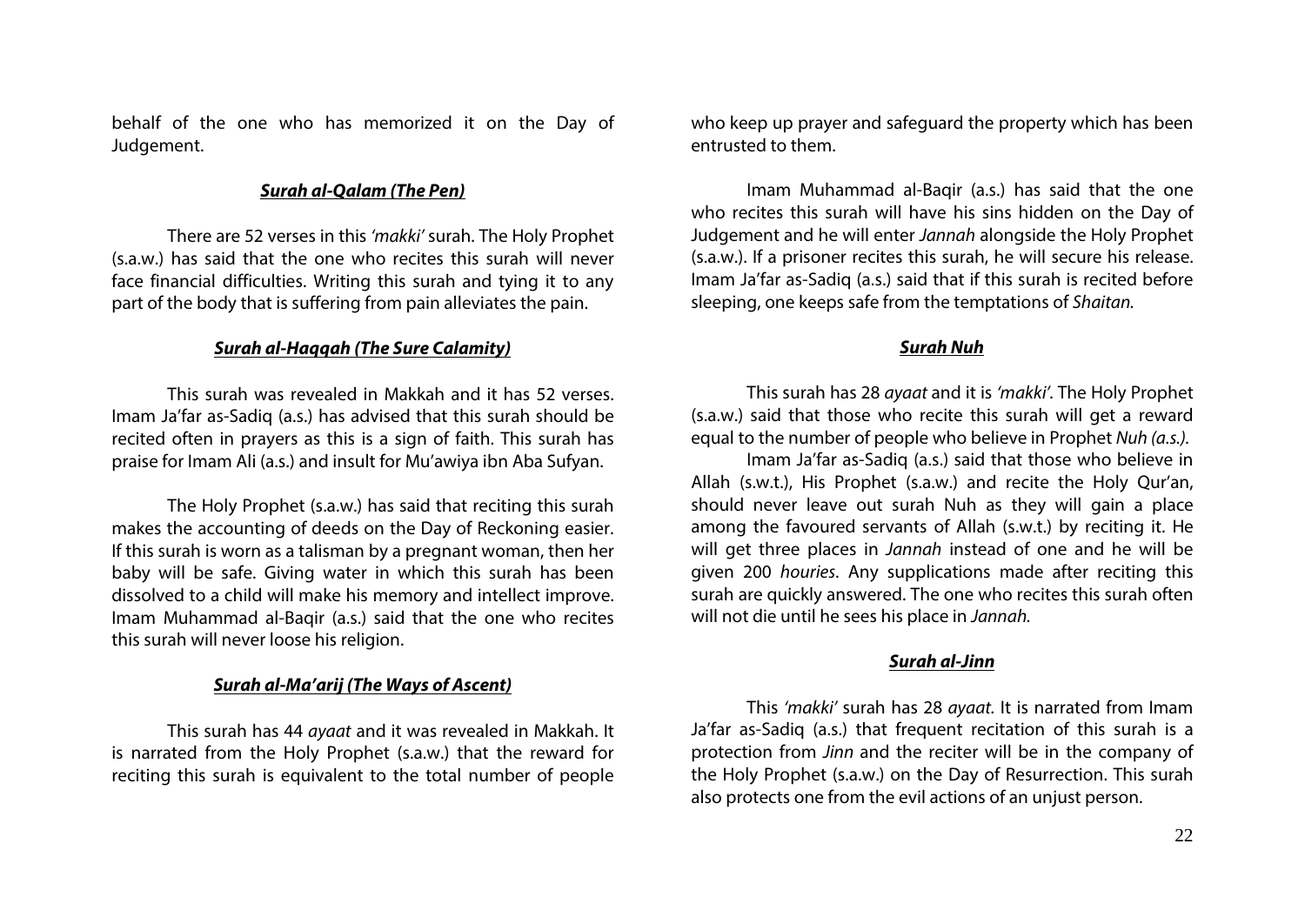Prisoners secure early release by reciting this surah and those who recite it properly will never face poverty or starvation. Keeping this surah in one's possession ensures safety from the *Jinn,* victory in debate or confrontation, and safety of possession and wealth. Debts are also easily paid back.

#### *Surah al-Muzammil (The Wrapped)*

There are 20 *ayaat* in this surah and it was revealed in Makkah. Some scholars say that it was revealed in Madinah. It is narrated from the Holy Prophet (s.a.w.) that a person who recites this surah will never face bad times. The person who recites it in the *Isha* or *Tahajjud* prayers always remains pure of heart and even dies while he is in a pure state.

Imam Ja'far as-Sadiq (a.s.) said that a person who recites this surah properly will get a chance to meet the Holy Prophet (s.a.w.) and if he prays for something from Allah (s.w.t.) he will get it. Reciting surah al-Muzammil a hundred times on Thursday night leads to the forgiving of a hundred major sins and procures a hundred rewards. Recitation of this surah protects one from insanity and from being a slave to people.

#### *Surah al-Mudathir (The Clothed One)*

This surah was revealed in Makkah and it has 56 *ayaat.* Imam Muhammad al-Baqir (a.s.) has said that the person who recites this surah in his compulsory prayers will attain a rank near the Holy Prophet (s.a.w.) in the hereafter and will be protected from any misfortunes in this world.

If this surah is recited daily and then a *dua* is made after its recitation, then the *dua* will be answered and the need will be fulfilled. If one makes *dua* that he wishes to memorize the whole Qur'an then he will not die until he has memorized it.

# *Surah al-Qiyamah (The Resurrection)*

This surah has 40 *ayaat* and it is *'makki'.* It is narrated from the Holy Prophet (s.a.w.) that the person who recites this surah will be counted from among those who believed in the Day of Judgement and his face will be shining when he is raised from his grave. It is also narrated that frequent reciters will be raised with handsome and attractive faces on the Day of Judgement.

Recitation of this surah increases sustenance and protects the life and possessions of the reciter. He is liked by people. Surah al-Qiyamah also makes a person chaste, humble and sincere. Drinking water in which this surah has been written keeps the heart safe from ailments.

#### *Surah ad-Dahr (The Period)*

This surah is also called al-Insan (The Man). It was revealed in Makkah and it has 31 *ayaat.* It is narrated from the Holy Prophet (s.w.t.) that the reward for reciting this surah is *Jannah* and its bounties.

If a person recites this surah, especially on Thursday mornings, he will be rewarded with a hundred *houries* and four thousand slaves in *Jannah* and he will be given a place close to that of the Holy Prophet (s.a.w.). Reciting it win war brings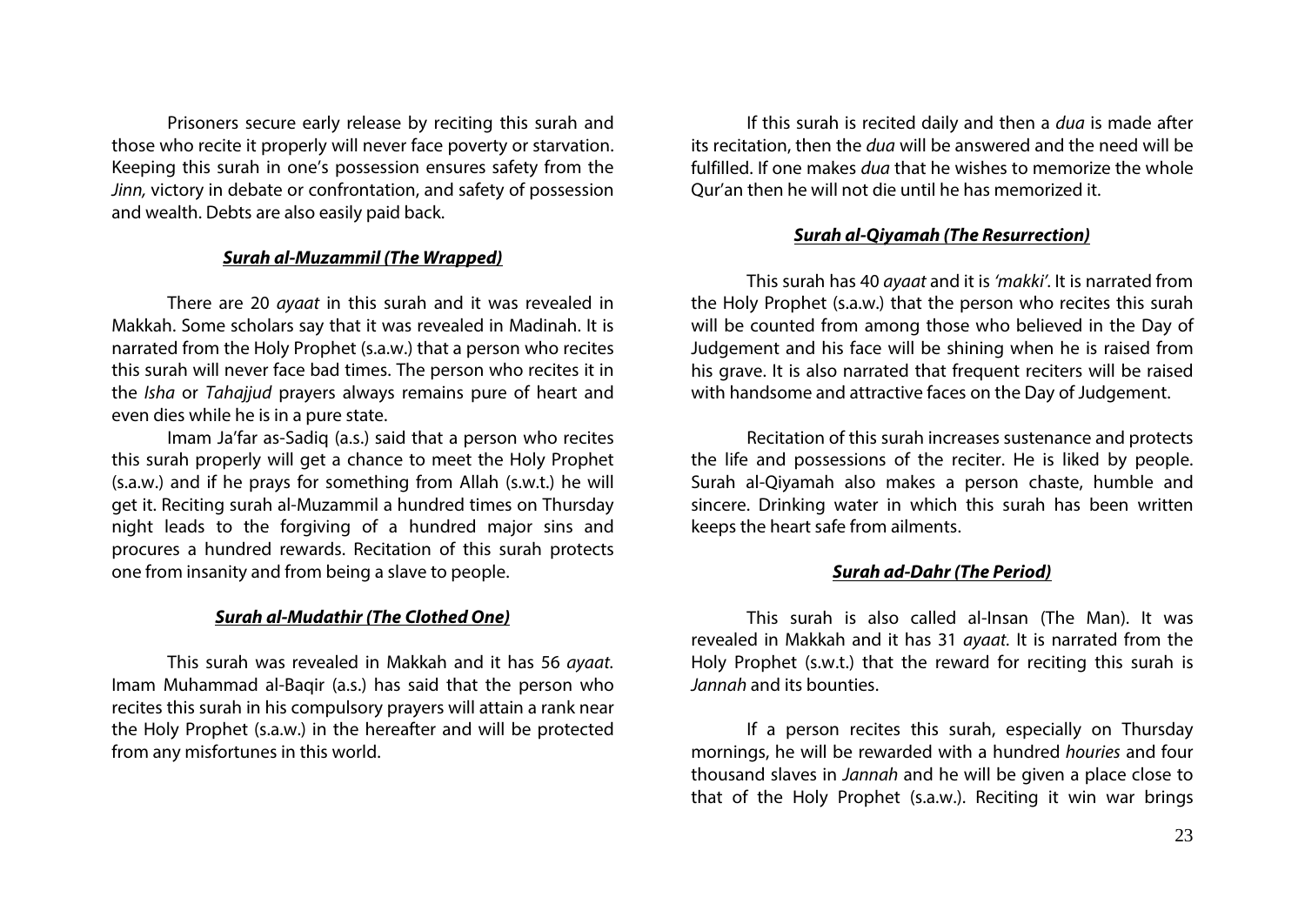victory. Drinking water in which this surah has been dissolved is good for those with heart problems.

# *Surah al-Mursalaat (The Emissaries)*

This is a *'makki'* surah and it has 50 *ayaat.* The Holy Prophet (s.a.w.) has said that the one who recites this surah will not be counted from the *Mushrikeen* (polytheists). He will always be victorious over his enemy.

It is narrated from Imam Ja'far as-Sadiq (a.s.) that drinking this surah after it is written, and then dissolved in water that is mixed with the water from an onion, acts as a cure from aches and pains. Keeping this surah, written on deerskin, as a talisman, enables one to reduce the amount of time he sleeps and he will be able to stay awake for a longer time.

# *Surah an-Naba (The Great Event)*

There are 40 verses in this *'makki'* surah. Imam Ja'far as-Sadiq (a.s.) has said that whoever recites this surah everyday will be fortunate enough to visit *Masjidul Haraam* in the same year. The Holy Prophet (a.s.) said that memorization of this surah carries great reward.

If this surah is recited with the intention of staying awake, then the reciter will not fall asleep and if it is recited before travelling then the journey will become easy. Drinking water in which this surah has been dissolved cures stomach problems.

# *Surah an-Nazi'aat (Those who Pull Out)*

This surah was revealed in Makkah and it has 42 *ayaat*. The Holy Prophet (s.a.w.) has said that the reward for reciting this surah is ten times the number of entities in the Heavens.

# *Surah 'Abasa (He Frowned)*

This surah has 42 verses and it was revealed in Makkah. It is narrated from the Holy Prophet (s.a.w.) that the person who recites this surah will come out of his grave laughing on the Day of Resurrection.

Writing this surah as a talisman on deerskin and keeping it in one's possession makes one successful in all his endeavours. If it is recited during a journey, then the traveller will return home safely. Whoever recites this surah with surah at-Takweer will be under the shade of the Holy Prophet (s.a.w.) in *Jannah.*

# *Surah at-Takwir (The Covering Up)*

This *'makki'* surah has 29 *ayaat.* The Holy Prophet (s.a.w.) said that the person who recites this surah will be happy on the day when the book of deeds of people will be opened. Whoever wishes that Allah (s.w.t.) should show him His Mercy on the Day of Judgement should recite this surah.

Recitation of this surah is especially good for the eyes. It improves vision and removes any ailments of the eyes.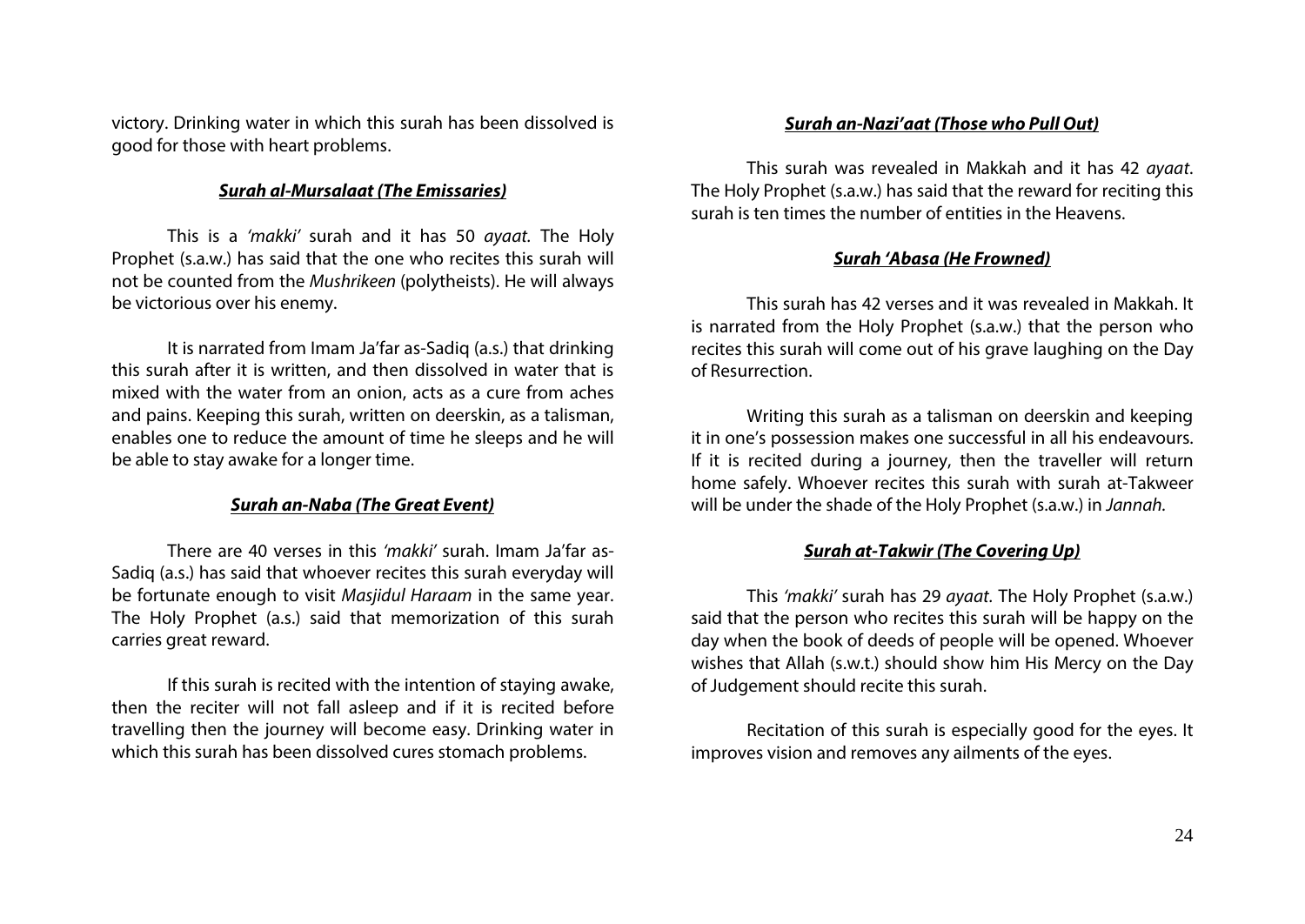## *Surah al-Infitaar (The Cleaving Asunder)*

There are 19 *ayaat* in this surah and it was revealed in Makkah. The Holy Prophet (s.a.w.) said that if a person recites this surah frequently in his prayers then on the Day of Judgement there will be no curtain between Allah (s.w.t.) and himself and when his book of deeds will be opened, Allah (s.w.t.) will protect him from humiliation.

If a prisoner writes this surah and keeps it with him, he will be released sooner and he will be saved from any dangers. It is narrated from Imam Ja'far as-Sadiq that even if the sins of the one who recites this surah are equal to the drops of rain, he will still be forgiven. This surah is also good for the eyes and one should blow gently into the eyes after reciting this surah.

# *Surah al-Mutaffin (The Defrauders)*

This surah was revealed in Makkah and it has 36 verses. Imam Ja'far as-Sadiq (a.s.) has said that if a person recites this surah in his *faraa'idh* prayers, he will be safe from *Jahannam*. He will not even see it, hear it or even come close to it. His accounts for deeds will not be taken.

It is narrated from the Holy Prophet (s.a.w.) that if this surah is recited on a treasure, it will remain safe. In fact, reciting it on anything keeps it safe, even from the vermin of the Earth.

## *Surah al-Inshiqaq (The Bursting Asunder)*

This surah has 25 *ayaat* and it was revealed in Makkah. The Holy Prophet (s.a.w.) has said that the one who recites this surah will not get his book of deeds from his back on the Day of Reckoning.

If written and worn by a pregnant woman, the delivery of the baby becomes easy. However, it is important that after delivery, this surah should be kept away from her. If this surah is tied on any animal (eg. camels or horses) then it keeps them safe.

### *Surah al-Buruj (The Mansion of Stars)*

This *'makki'* surah has 22 *ayaat.* It is narrated from the Holy Prophet (s.a.w.) that the one who recites this surah will be near the Prophets and Messengers on the Day of Judgement. The reward for reciting this surah is ten times the number of people who gather on the plains of *Arafah*.

Reciting this surah saves one from dangers and if recited before sleeping, one is kept under the protection of Allah (s.w.t.) for the whole night. When trying to wean a baby (stop it from breastfeeding and start eating solid foods), this surah should be written and tied as a talisman around the baby's neck.

### *Surah at-Taariq (The Night-Comer)*

This surah has 17 *ayaat* and it is a *'makki'* surah. The Holy Prophet (s.a.w.) has said that the reward for reciting this surah is equivalent to ten times the number of heavenly bodies in space.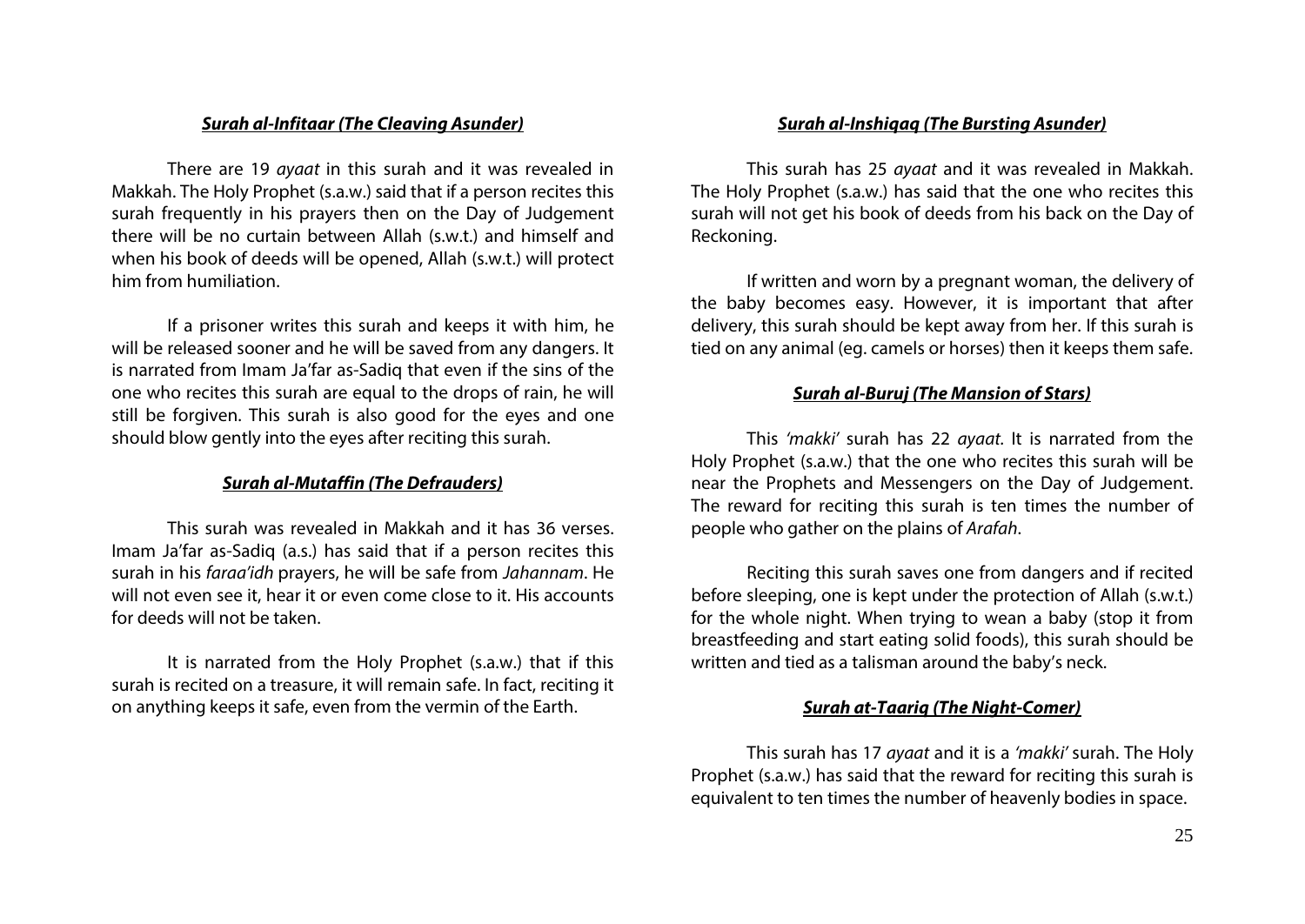Imam Ja'far as-Sadiq (a.s.) has narrated that if surah at-Taariq is recited in compulsory prayers, then the reciter is honoured by Allah (s.w.t.) and will get the opportunity of being with the Prophets (a.s.). Reciting this surah over anything keeps it safe. If recited before taking medicine, then the medicine will be a sure cure. The water in which this surah has been dissolved should be poured gently on a wound and it will heal with the Grace of Allah (s.w.t.).

## *Surah al-A'ala (The Most High)*

There are 19 verses in this surah and it was revealed in Makkah. It is narrated that the reciter of this surah will get the reward equal to ten times the number of letters in the divine books that were revealed to the Holy Prophet (s.a.w.), Prophet *Ibrahim (a.s.)* and Prophet *Musa (a.s.)*. It is also said that in the hereafter, he will be told to enter *Jannah* through whichever door he pleases.

Imam Ali (a.s.) used to recite this surah often in his compulsory prayers. Surah al-A'ala is also good for relieving ear pains and other ailments.

#### *Surah al-Ghashiyah (The Overwhelming Calamity)*

This is a *'makki'* surah and it has 26 *ayaat.* It is narrated from the Holy Prophet (s.a.w.) that the one who recites this surah will not face difficulty in the accounting of deeds on the Day of Judgement and Allah (s.w.t.) will show Mercy to him and save him from *Jahannam.*

Reciting this surah near a baby removes fright from him and stops his crying. Imam Ali (a.s.) has said that if this surah is recited over a part of the body which is paining, the pain will go away and if recited over food items, it removes any bad effects of that food.

#### *Surah al-Fajr (The Daybreak)*

This surah was revealed in Makkah and it has 30 *ayaat.* Imam Ja'far as-Sadiq (a.s.) urged believers to recite this surah in their prayers as it is the surah of Imam Hussein (a.s.) and the one who recites it often will be in the company of Imam Hussein (a.s.) on the Day of Judgement.

It is narrated from the Holy Prophet (s.a.w.) that the one who recites this surah, Allah (s.w.t.) will forgive his sins amounting to ten times the number of people who recite this surah. On the Day of Reckoning he will have a shining light. If this surah is written as a talisman and then tied to one's back, after which he goes into his wife, then Allah (s.w.t.) will give him a child who will be a means of pride and blessings for him.

#### *Surah al-Balad (The City)*

This surah has 10 verses and it was revealed in Makkah. the Holy Prophet (s.a.w.) has said that whoever recites this surah will be safe from the Wrath of Allah (s.w.t.) on the Day of Reckoning. Those who recite this surah in their *faraa'idh* prayers, will be counted among the pious and will given a highly status in the company of the Prophets and martyrs.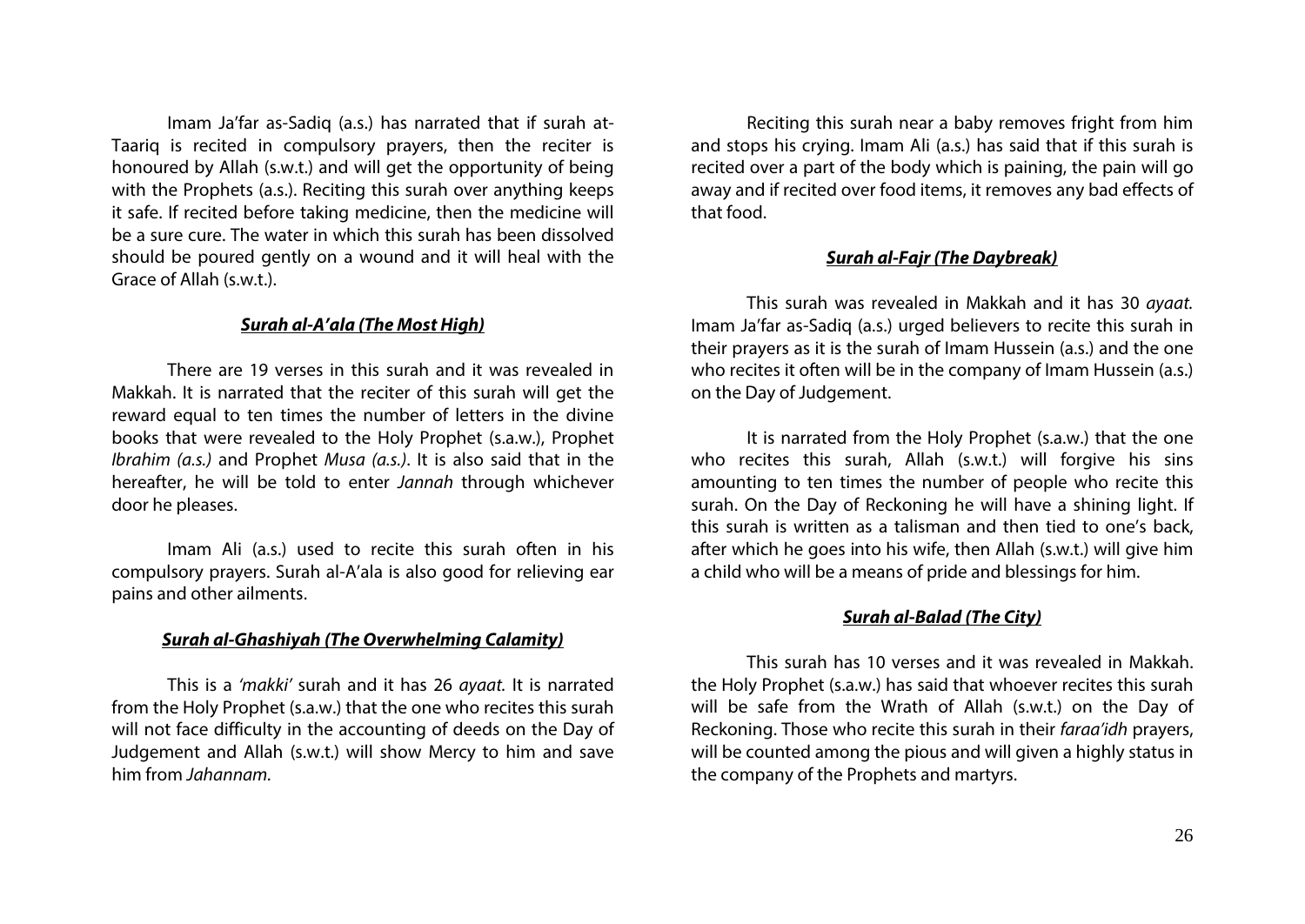Writing this surah as a talisman and tying it around the neck of a child keeps him safe from illness. Water in which this surah has been dissolved, if put in the nostrils, acts as a cure for nose ailments.

# *Surah as-Shams (The Sun)*

This is a '*makki'* surah and has 15 *ayaat*. It is narrated from the Holy Prophet (s.a.w.) that the reward for reciting this surah is compared to the things upon which the sun and the moon shine.

Imam Ja'far as-Sadiq (a.s.) has said that the person who recites surah as-Shams, al-Layl, ad-Dhuha and al-Inshirah will, on the Day of Judgement, find all creatures of the earth testifying on his behalf and Allah will accept their testimony and give him a place in *Jannah.* Recitation of this surah also leads to an increase in sustenance, courage and popularity amongst the people.

# *Surah al-Layl (The night)*

There are 21 *ayaat* in this surah and it was revealed in Makkah. The holy Prophet (s.a.w.) has said that the reward of reciting this surah is so much that the one who recites it will be pleased when he sees it in his Book of Deeds. His inspiration of good deeds *(Tawfiq)* will also increase.

If recited 15 times before sleeping, one will dream about what pleases him most. Reciting it in the *I'sha* prayers, carries the reward of completing a quarter of the holy Qur'an and is guaranteed that the prayers are accepted.

# *Surah adh-Dhuha ( The Brightness)*

This surah was revealed in Makkah and has 11 verses. It is narrated from the holy Prophet (s.a.w.) that Allah (s.w.t.) is pleased with person who recites this surah.

If recited together with name of a person who has gone missing, he will return home safe and sound. If something is forgotten somewhere by mistake, the recitation of this surah keeps its safe until you get it back.

#### *Surah al-Inshirah (The Expansion)*

This surah has 8 *ayaat* and it is '*makki'.* The Holy Prophet (s.a.w.) said that Allah (s.w.t.) grants good fortune and *Yaqeen*  (certitude) in religion, to the person who recites this surah.

Recitation of this surah is also good for relieving chest pains. Drinking water in which this surah has been dissolved is a cure for problems while urination and heart ailments.

## *Surah at-Teen (the Fig)*

This surah was revealed in Makkah and has 8 verses. Imam Ja'far as-Sadiq (a.s.) has said the reward for reciting this surah in prayers is a great palace in *Jannah*

It is narrated from the Holy Prophet (s.a.w.) that the reward given to the person who recites this surah cannot be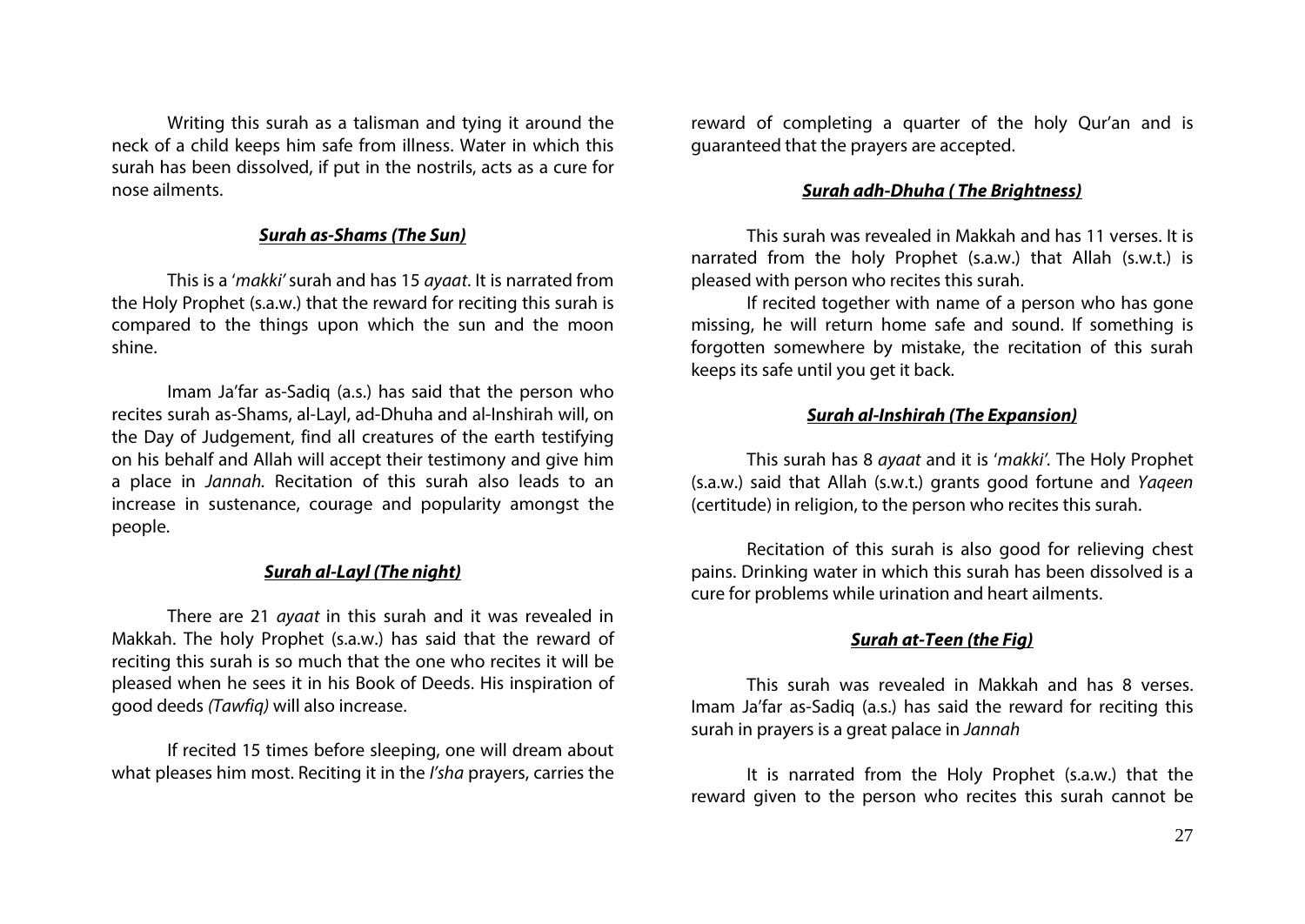counted. If recited on food, it's evil effects are removed. The one who recites this surah is compared to the person who has visited the Holy Prophet (s.a.w.) and had his needs fulfilled by him.

# *Surah al-Alaq (The Clot)*

There are 19 *ayaat* in this surah and it was revealed in Makkah. Imam Ja'far as-Sadiq (a.s.) said that whoever recites this surah in the daytime or at night, and then passes away, he will be counted amongst the martyrs who died while fighting on the side of the Holy Prophet (s.a.w.)

It is highly recommended to recite this surah while travelling and it acts as a safety from accidents. If recited on a treasure, it remains safe.

### *Surah al-Qadr (The Majesty)*

This is a 'm*akki'* surah with 5 *ayaat*. Imam Mohammad al-Baqir (a.s.) has said that whoever recites this surah with a loud voice, it is as if he has lifted his sword to fight in the way of Allah (s.w.t.) and whoever recites it slowly in his mind, it is as if he has been sacrificed in the way of Allah and has died a martyr.

If a person recites this surah ten times, one thousand sins of his are forgiven. If recited in compulsory prayers, all previous sins are forgiven. It is narrated from the Holy Prophet (s.a.w.) that reciting this surah once carries the reward of fasting for the whole month of Ramadhan. Constant recitation of this surah, increases sustenance.

If surah Qadr is recited 11 times before sleeping, the reciter remains safe the whole night. Recitation in front of an enemy keeps one safe from his evil designs. For the paying back of loans, one should seek forgiveness and should recite surah Qadr as many times as possible.

Imam Ja'far as-Sadiq (a.s.) said that for pious children, one should keep his right hand on his wife and recite this surah 7 times before going into her. If recited seven times on the grave of a believer, his sins will be forgiven.

## *Surah al-Bayyinah (The Clear Evidence)*

This surah has 8 *ayaat* and it is a *'madani'* surah. The Holy Prophet (s.a.w.) said that if people knew the benefits of reciting this surah, they would leave their work in order to learn it.

If a person recites this surah at night, then Allah (s.w.t.) sends angels to protect the reciter and his faith is also secure. The angels seek forgiveness for him. The reward for reciting this surah is equal to all those things on this Earth upon which the sun shines.

Writing and drinking water of this surah is beneficial for cure of ailments. Surah al-Bayyinah is also good for pregnant women and helps to ensure their safety and the safety of their babies. Reciting this surah before eating food removes any ill effects of the foods.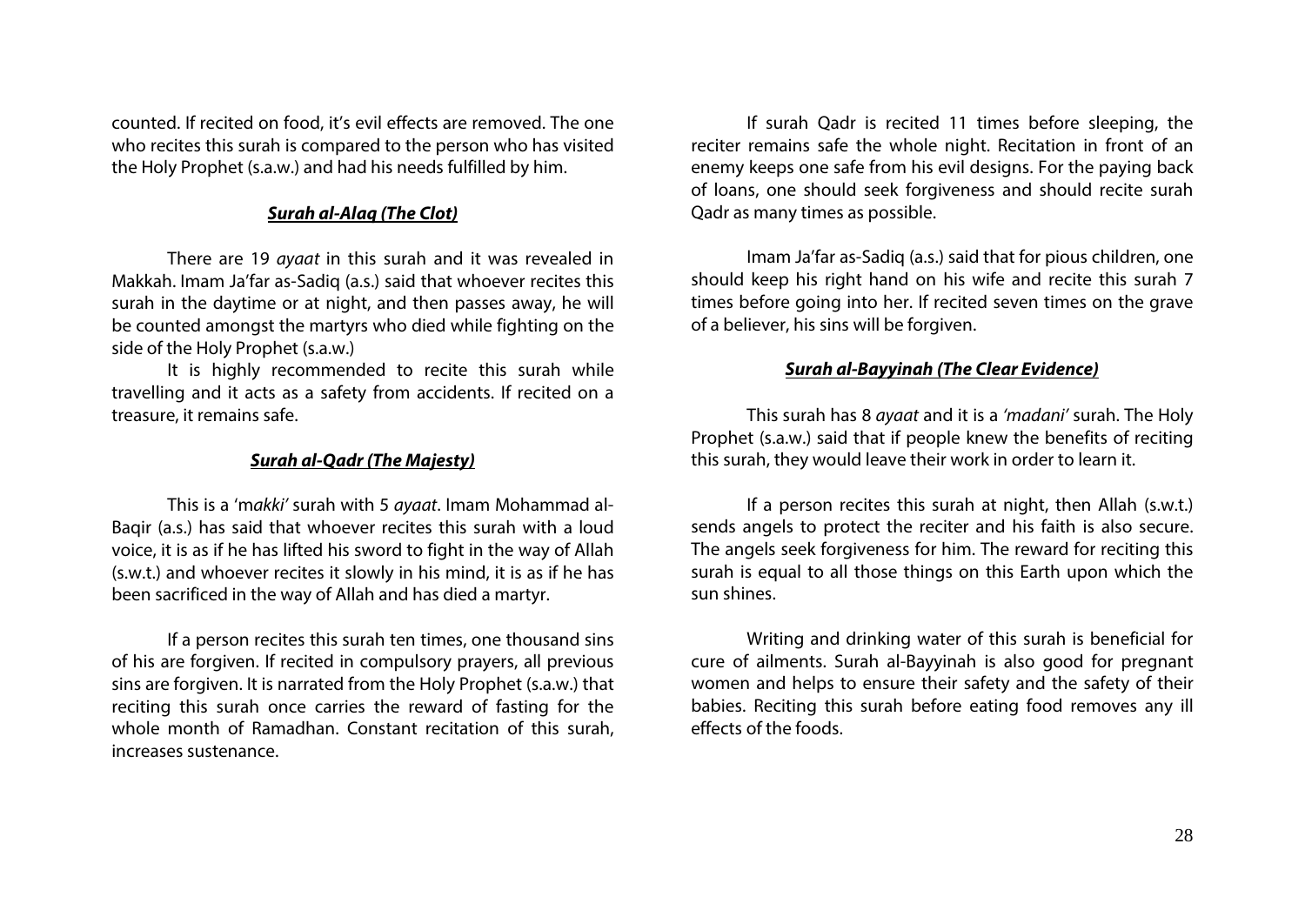## *Surah al-Zilzaal (The Earthquake)*

This surah was revealed in Madinah and it has 8 *ayaat.* It is narrated from Imam Ja'far as-Sadiq (a.s.) that whoever recites this surah in his *nawafil* (recommended) prayers will not die as a result of an earthquake and will be saved from all the natural calamities.

The experience of death is made easy for the one who recites this surah and he sees the light of *Jannah* as he is about to die. Then, seventy thousand angels accompany his soul to the heavens. Keeping this surah in one's possession is a safety from tyrant rulers.

# *Surah al-'Aadiyaat (The Assaulters)*

There are 11 verses in this surah and it was revealed in Makkah. In a tradition from the Holy Prophet (s.a.w.) it is said that the reward for reciting this surah is equivalent to ten times the number who are present in *'Arafah* and *Muzdalifa* at the time of Hajj.

Imam Ja'far as-Sadiq (a.s.) has said that those people who recite surah al-'Aadiyaat everyday will be counted from the companions of Ameerul Mu'mineen (a.s.) and it has also been narrated that reciting this surah daily carries the reward of reciting the entire Qur'an. If a person has many creditors, recitation of this surah will help clear his debts.

If recited by a person in fear, this surah brings him to safety; if recited by a hungry person, it helps in his finding

sustenance; if recited by a thirsty person, his thirst will be quenched.

# *Surah al-Qari'ah (The Terrible Calamity)*

This is a *'makki'* surah which has 11 *ayaat.* Imam Muhammad al-Baqir (a.s.) has said that the person who frequently recites this surah will be saved from the heat of hellfire.

If a businessman or a person in financial difficulties keeps this surah in his possession, the doors of sustenance will be opened to him. Recitation of this surah in prayers also increases in one's sustenance. Water in which this surah has been dissolved is useful in keeping away unwanted pests (eg. Insects and rodents).

## *Surah at-Takathur (The Multiplication of Wealth)*

This surah has 8 *ayaat* and it was revealed in Makkah. The Holy Prophet (s.a.w.) said that whoever recites this surah before going to sleep at night will be saved from the torments of the grave. If this surah is recited in *faraa'idh* prayers, the reciter will get the reward of a hundred martyrs. If recited in the *nawafil* prayers, he will get the reward of fifty martyrs.

It is especially recommended to recite surah at-Takathur in the 'Asr prayers and the person who does this remains under the protection of Allah until the day ends. Recitation of this surah is a cure from headaches. Another way of reciting salaat *al-Wahshat* (apart from the commonly known way) is to recite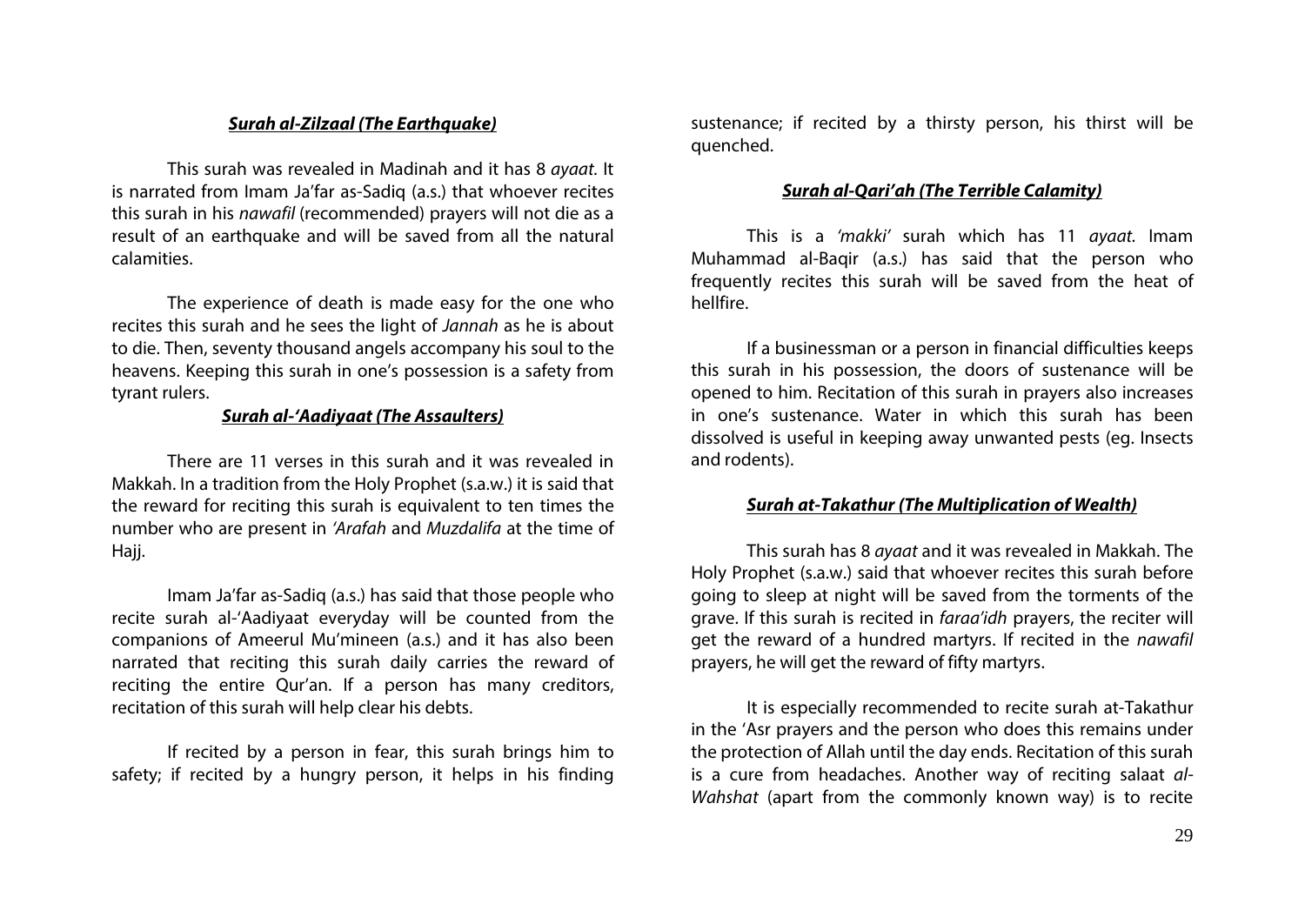*Ayahul Kursi* once and surah al-Ikhlas twice after the al-Hamd of the first *rak'aat* and then recite surah at-Takaathur ten times after the al-Hamd of the second *rak'aat.*

# *Surah al-'Asr (The Time)*

There are 3 *ayaat* in this *'makki'* surah. Imam Ja'far as-Sadiq (a.s.) has said that the person who recites this surah in his recommended prayers will have a shining face on the Day of Judgement.

The one who recites this surah will be patient in adversity and will be counted from among the people of truth. If this surah is written after 'Isha prayers and kept, it will be a safety from the tyrant ruler in whose presence one is brought.

# *Surah al-Humazah (The Slanderer)*

This surah was revealed in Makkah and it has 9 *ayaat.* The Holy Prophet (s.a.w.) said that the reward for reciting this surah can be compared to ten times the number of disbelievers who were present in Makkah.

Reciting surah al-Humazah in compulsory prayers keeps a person safe from poverty. Sustenance comes towards him. His death will not be of a sudden and terrifying nature. This surah is also a cure for pain in the eyes and should be recited before blowing gently into the eyes for relief from pain. Keeping this surah in a talisman around one's neck acts as a protection from the 'evil eye'.

## *Surah al-Feel (The Elephant)*

This is a *'makki'* surah with 5 verses. It is narrated from Imam Ja'far as-Sadiq that whoever recites this surah in his *faraa'idh* prayers, the mountains will bear witness on the Day of Judgement that he prayed and he will be taken to *Jannah* on the command of Allah (s.w.t.).

The person who recites this surah is kept safe from his enemies and has his difficulties and problems solved quickly. Recitation of this surah is also helpful in remaining safe from evil tyrant rulers.

# *Surah al-Quraysh*

This surah has 4 *ayaat* and it was revealed in Makkah. The Holy Prophet (s.a.w.) said that the one who recites this surah will get the reward of ten times the number of people performing *Tawaaf* and *I'tekaaf.*

The recitation of surah al-Feel and al-Quraysh in the compulsory prayers carries great reward. If this surah is recited on food, its ill effects are removed. Those with heart conditions should recite this surah and then gently blow into some drinking water and drink it. If a poor person recites this surah before sunrise, Allah (s.w.t.) will make it easy for him to get his sustenance.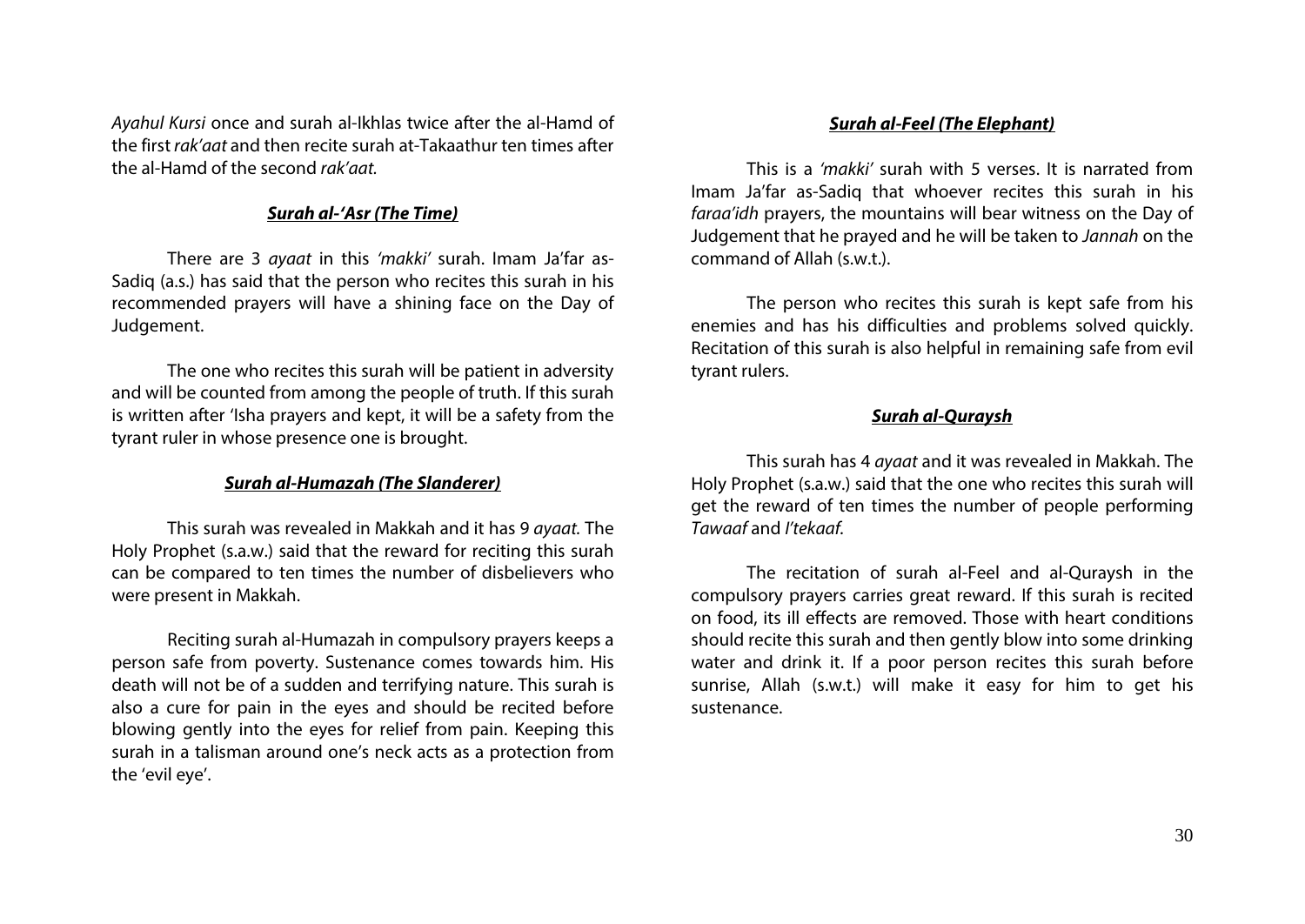## *Surah al-Maa'un (The Daily Necessities)*

This surah was revealed in Makkah and it has 7 verses. It is narrated from Imam Muhammad al-Baqir (a.s.) that if a person recites this surah in any of his prayers, then they will be accepted.

The sins of those who recite this surah are forgiven. If recited a hundred times after the *Fajr* prayers, one remains safe until the next day's *Fajr* time. Imam Ja'far as-Sadiq (a.s.) said that if a person recites surah al-Maa'un fourty-one times every day, he and his family will remain free from being dependant on others for their sustenance. (It is recommended that *salawaat* should also be recited after the first and last ten times)

# *Surah al-Kawthar (The Heavenly Spring)*

There are 3 *ayaat* in this *'makki'* surah. It is narrated from Imam Ja'far as-Sadiq (a.s.) that the person who recites this surah in any of his prayers, will drink from the fountain of Kawthar. The reward for reciting this surah is compared to ten times the number of cattle slaughtered on *Eid-ul-Adh'ha* every year until the Day of Resurrection.

## *Surah al-Kaafirun (The Disbelievers)*

This surah is *'makki'* and has 6 verses. The Holy Prophet (s.a.w.) said that reciting this surah carries the reward of reciting a quarter of the Holy Qur'an. The recitation of this surah drives away *Shaitan* and keeps one safe from *Shirk.*

It is also among the five surahs that have been recommended to be recited during a journey, the others being surah an-Nasr, at-Tawhid, al-Falaq and an-Naas. Reciting surah al-Kafirun and at-Tawheed in compulsory prayers is a means for forgiveness of sins for the reciter, his parents and his children. If a person dies after reciting this surah, it is as if he has died a martyr. Recitation of this surah before sleeping keeps one safe the whole night.

# *Surah an-Nasr (The Assistance)*

This surah was revealed in Madinah and it has 3 *ayaat*. It is narrated that whoever recites this surah in compulsory prayers will always be victorious over his enemies. On the Day of Judgement he will be given a book in which it will be written that he is free from hellfire.

Recitation of this surah in the prayers ensures that the prayers are accepted. The one who recites this surah frequently is held in the same status as those who were with the Holy Prophet (s.a.w.) when Makkah was conquered.

# *Surah al-Lahab (The Flame)*

There are 5 verses in this surah and it is *'makki'*. Imam Ja'far as-Sadiq (a.s.) advised that whenever a person recites this surah, he should curse Abu Lahab because of his he mistreated the Holy Prophet (s.a.w.) and showed disrespect to him.

It is narrated that recitation of this surah is good for relieving back pains and reciting it before sleeping keeps one safe in the night.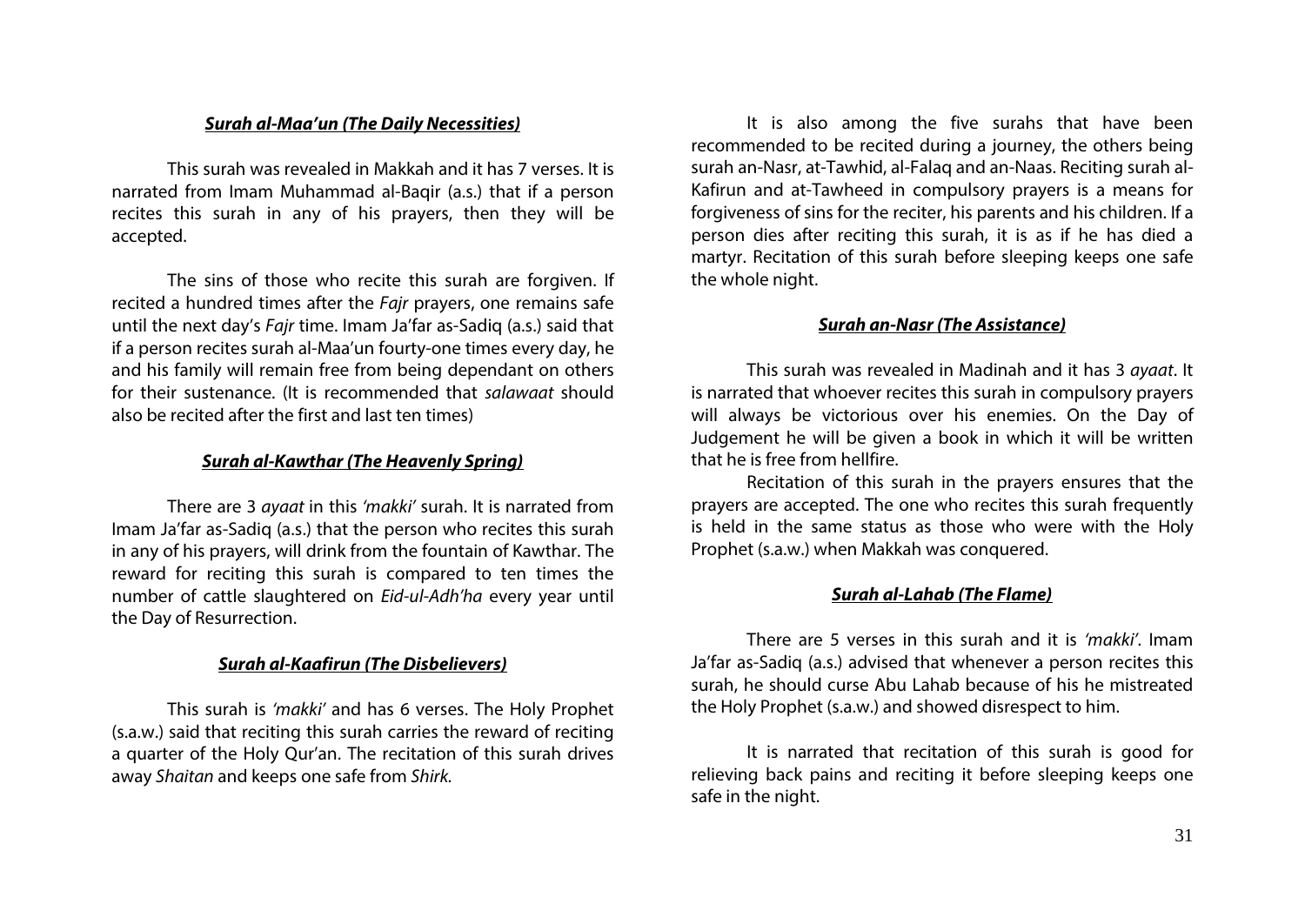### *Surah at-Tawheed (The Unity)*

This surah was revealed in Makkah and it has 4 verses. It is also known as surah al-Ikhlaas. It is narrated from the Holy Prophet (s.a.w.) that whoever recites this surah once will get the reward equal to ten times the number of people who have believed in the Islamic teachings.

This surah has many other rewards and its recitation is compared to reciting a third of the Holy Qur'an. Reciting it once is a means of blessings for the reciter, if recited twice then the blessings are also showered upon the children of the reciter. Reciting it thrice brings blessings on the entire family of the reciter. If surah al-Ikhlas is recited 11 times, the reciter will have palaces built for him in *Jannah*.

When a person recites this surah 100 times, all his sins for the past 25 years are forgiven (except the sins of killing an innocent person or usurping the property of people). The one who recites it 1000 times will not die unless he sees his place in *Jannah*.

The Holy Prophet (s.a.w.) once advised a poor person to always say 'salaam' when entering his house, even if there was nobody there, and then recite surah at-Tawheed. After a little while, the man became abundantly wealthy.

It is narrated that if a person does not recite this surah in any of his five daily prayers, it is as if he has not prayed. In fact, if a person does not recite this surah in any of his prayers for seven consecutive days, and he dies, it will be as if he died while following the religion of Abu Lahab.

It is makruh to recite this surah in one breath. This surah has numerous other benefits and is a cure for many ailments. It should be recited when travelling or when facing a tyrant ruler.

# *Surah al-Falaq (The Dawn)*

This is a *'madani'* surah and it has 5 *ayaat*. It is narrated from the Holy Prophet (s.a.w.) that whoever recites this surah in the month of Ramadhan in any of his prayers, it is as if he has fasted in Makkah and he will get the reward for performing Hajj and 'Umra.

Imam Muhammad al-Baqir (a.s.) said that in the prayer of *Shafa'a* (in Salaatul-layl) one should recite surah al-Falaq in the first rak'aat and an-Naas in the second.

### *Surah an-Naas (The Man)*

This surah was revealed in Madinah and it has 6 *ayaat.* Surah an-Naas and al-Falaq are together called *Ma'udhatayn*. Imam Ja'far as-Sadiq (a.s.) has said that whoever recites this surah in his house every night, will be kept safe from *Jinnaat* and the evil designs of *Shaitan*.

If this surah is put around the neck of a child as a talisman, the child will be protected from *Jinnat*. Reciting the *Ma'udhatayn* before sleeping is a means of safety and if recited on any part of the body that is paining, the pain will be relieved.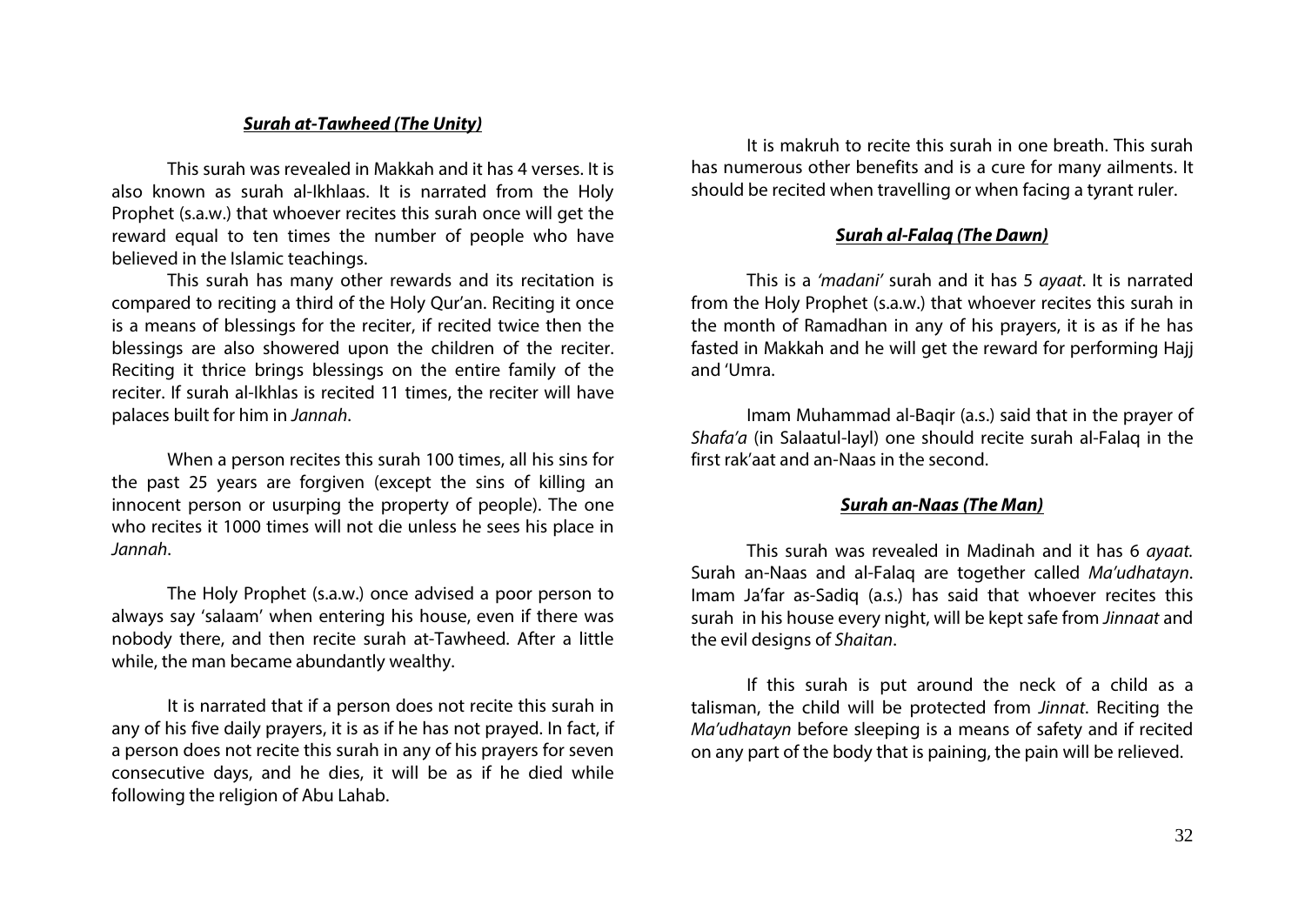# *SECTION TWO Benefits of reciting various verses of the Holy Qur'an*

# *Verses to be recited after prayers*

Some actions are to be performed after the completion of every compulsory prayer and these are called *Ta'qibaat*. Out of the numerous actions that have been recommended, there are a few verses of the Holy Qur'an that have also been prescribed and carry much reward if recited after the daily prayers.

The following is a list of the verses that should be recited and a note of the reward gained for the recitation of each one.

# 1. *Ayah ash-Shahada* (Surah Ale Imran : 18-19)

In the commentary of *Majma'ul Bayaan*, it is narrated from the Holy Prophet that those who recite this *ayah* make a covenant with Allah (s.w.t.) and Allah always fulfils His covenants. If this *ayah* is recited after every prayer, then *Jannah* is guaranteed to the reciter.

# *2. Ayah al-Mulk* (Surah Ale Imran : 26-27)

It is narrated that the Holy Prophet (s.a.w.) once advised one of his companions, who was in debt, to recite this *ayah* after every prayer and then supplicate to Allah (s.w.t.) for the repayment of his debts saying that even if the debts are equal to the entire land on Earth, they will be repaid.

# *3. Ayah al-Kursi* (Surah al-Baqarah : 255-257)

It is narrated from the Holy Prophet (s.a.w.) that there is no barrier between the person who recites this *ayah* after every prayer and *Jannah* except for death ie. he will be taste the pleasures of *Jannah* immediately after his death, and only that person will be able to recite it who is pious and righteous.

# *4. Ayah al-Madhkurah* (Surah ar-Rum : 17-22)

Whoever recites this after every compulsory prayer will get a reward equal to drops of rain and grains of sand. The Holy Prophet (s.a.w.) has highly recommended the recitation of this *ayah* especially during the early morning and evening times.

# *5. Ayah as-Sakhrah* (Surah A'araaf : 54)

This should also be recited after every prayer. The benefit of reciting this *ayah* is that it acts as a protection from *Shaitan*. It is said that the one who recites this *ayah* is protected against the plots of *Shaitan* even if he is alone in the desert.

Other recitations are also recommended, for example, it is said in a narration that whoever recites surah at-Tawheed after prayers will wed a Hur-ul-Ein in Jannah. It is recommended that surah at-Tawheed be recited ten times after every prayer and this leads to being forgiven be Allah (s.w.t.) and being blessed with the good of this world and the hereafter.

For the sake of brevity, here is a list of ayaat and surahs that are also recommended to be recited after prayers : a) Surah al-Ahzaab : 56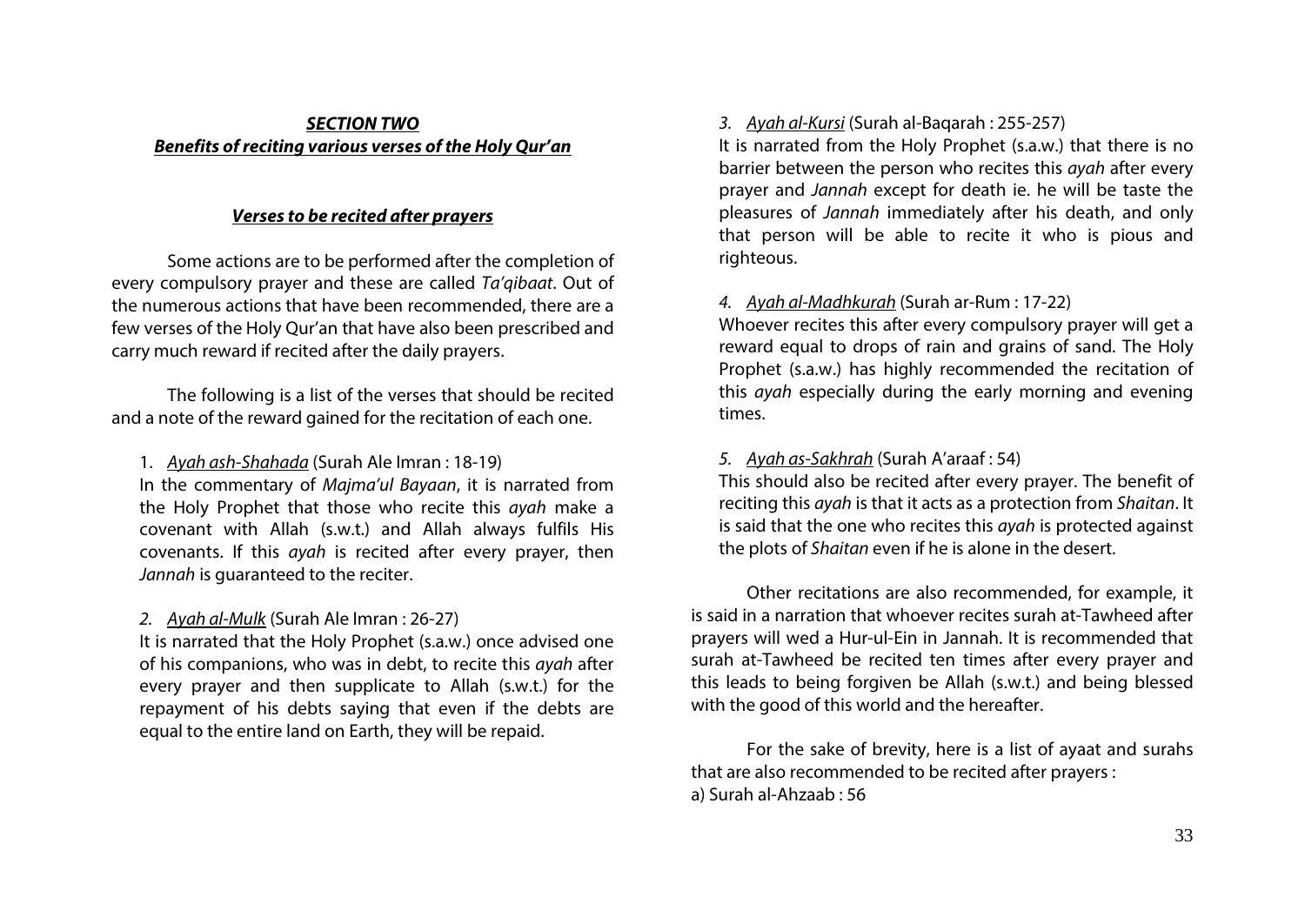b) Surah al-Baqarah : 285-286 c) Surah al-Kahf : 109-110 d) Surah as-Saffaat : 1-10 and then the last three ayaat. e) Surah ar-Rahman : 33-36 f) Surah al-Hashr : 21-24 g) Surah al-An'aam : 1-3 h) Surah al-Falaq, an-Naas, ar-Rahman al-Qadr, al-Fatehah,

Yaseen, al-Waaqiyah, al-Mulk, ad-Dahar and an-Naba are all recommended.

# *Verses to be recited before sleeping*

It is narrated that whoever recites [surah al-Fatir : 41] before going to sleep is kept safe from the collapse of his home on top of him. Imam Ali (a.s.) has said that if a person recites [surah al-A'araaf : 196] and [surah az-Zumar : 67] before going to sleep, he will be safe from drowning (if he is sleeping on a ship) or burning (in his home).

Recitation of [surah al-Kahf : 110] is good for making a person wake up at a particular time. All that has to be done is to make an intention of the exact time you wish to wake up and then recite this *ayah* before sleeping. Surah at-Takathur is also recommended and the Holy Prophet (s.a.w.) said that whoever recites it before sleeping will be saved from the horrors of the grave.

# *Recitations specifically for Thursday nights and Fridays*

It is recorded that if a person recites surah Bani-Isra'il on Thursday night, he will meet the  $12<sup>th</sup>$  Imam (a.t.f.) and will be among his companions. The one who recites surah al-Kahf will die a martyr and will be raised with the martyrs on the Day of Judgement.

Whoever recites surah Saad on Thursday night will be blessed with good in this world and good in the hereafter to such an extent that nobody except the prophets and those who are very close to Allah (s.w.t.) will get a similar reward.

If surah ad-Dukhan is recited on this night, all his sins will be forgiven. He will get the reward equivalent to that of freeing a thousand slaves for each letter he recites and seventy thousand angels will pray for his sins to be forgiven. The one who recites surah al-Waqi'ah will be counted from the friends of Allah (s.w.t.). The other surahs that have been recommended on Thursday nights are surah an-Naml, al-Qasas and Hamim Sajdah.

On the day of Friday, the surahs that are highly recommended are surah al-Ikhlaas, an-Naas, al-Falaq, at-Tawba, al-Kahf, as-Saffaat, ar-Rahman, an-Nisaa, Hud and al-Qadr. All these carry great reward and should be recited if possible. Imam Ali (a.s.) has said that whoever recites surah an-Nisaa on Fridays will be protected from the torments of the grave. The one who recites surah Hud will be counted with the prophets and messengers and his sins will be forgiven.

The benefit of reciting surah al-Kahf is that all sins of the past week are forgiven. Imam Ja'far as-Sadiq (a.s.) said that if a person recites surah as-Saffaat on this day, he will be protected from all calamities and misfortunes. The one who recites surah ar-Rahman will have a shining face on the Day of Judgement.